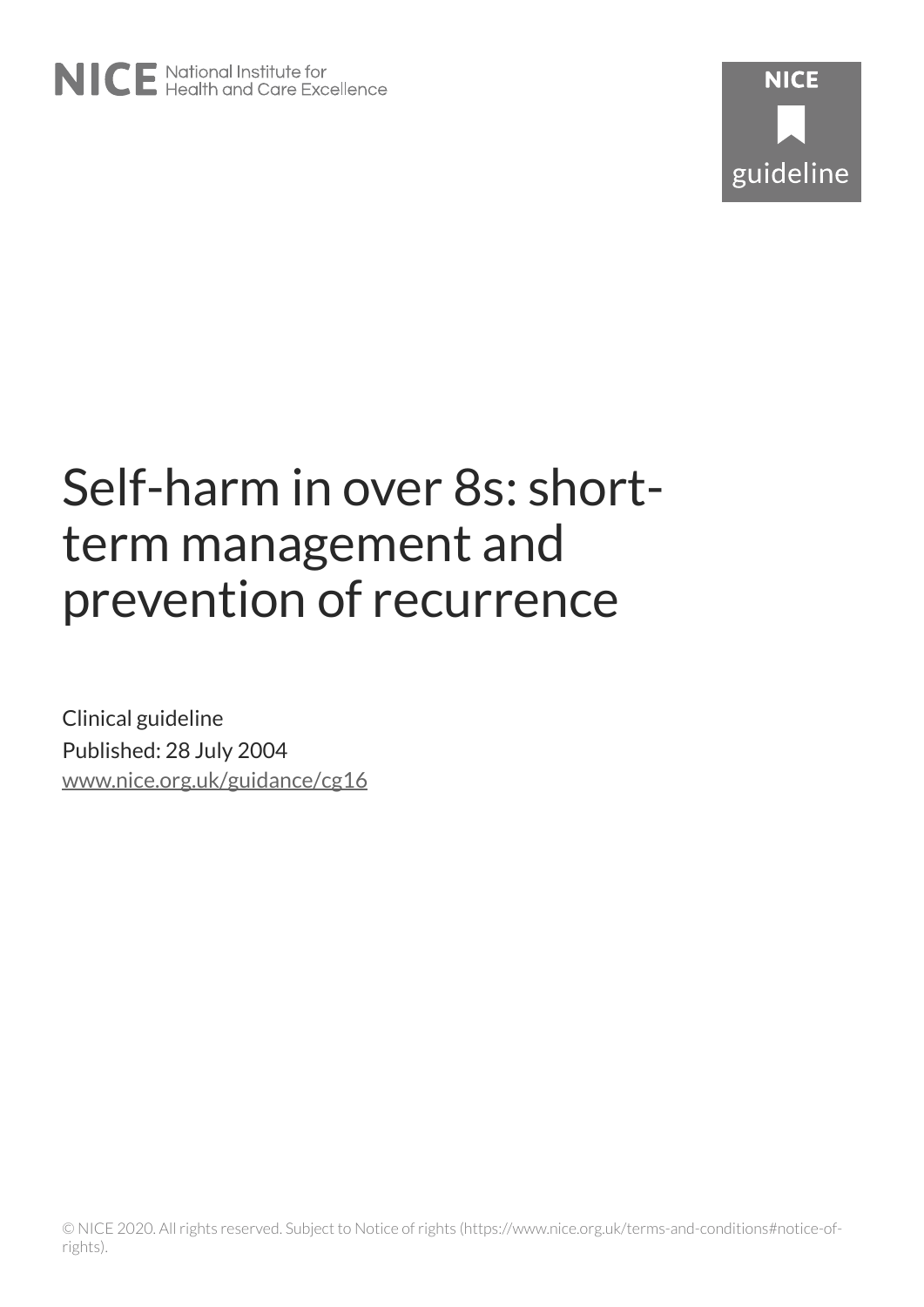# Your responsibility

The recommendations in this guideline represent the view of NICE, arrived at after careful consideration of the evidence available. When exercising their judgement, professionals and practitioners are expected to take this guideline fully into account, alongside the individual needs, preferences and values of their patients or the people using their service. It is not mandatory to apply the recommendations, and the guideline does not override the responsibility to make decisions appropriate to the circumstances of the individual, in consultation with them and their families and carers or guardian.

Local commissioners and providers of healthcare have a responsibility to enable the guideline to be applied when individual professionals and people using services wish to use it. They should do so in the context of local and national priorities for funding and developing services, and in light of their duties to have due regard to the need to eliminate unlawful discrimination, to advance equality of opportunity and to reduce health inequalities. Nothing in this guideline should be interpreted in a way that would be inconsistent with complying with those duties.

Commissioners and providers have a responsibility to promote an environmentally sustainable health and care system and should [assess and reduce the environmental impact of implementing](https://www.nice.org.uk/about/who-we-are/sustainability)  [NICE recommendations](https://www.nice.org.uk/about/who-we-are/sustainability) wherever possible.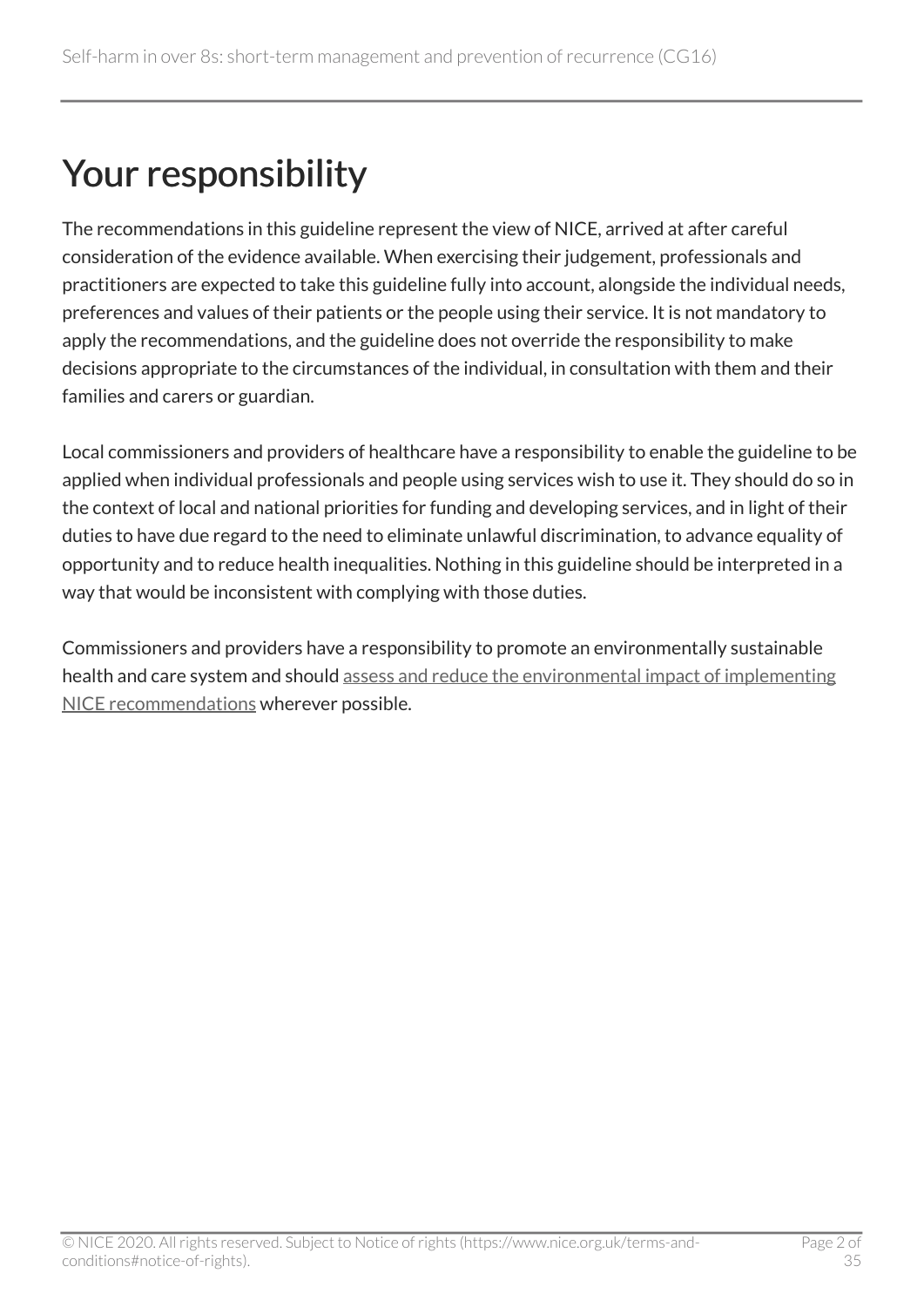# **Contents**

|                                                                                                                                                                                                                                                                                                                                                                                                                                                                                                                                                                      | $\overline{4}$ |
|----------------------------------------------------------------------------------------------------------------------------------------------------------------------------------------------------------------------------------------------------------------------------------------------------------------------------------------------------------------------------------------------------------------------------------------------------------------------------------------------------------------------------------------------------------------------|----------------|
|                                                                                                                                                                                                                                                                                                                                                                                                                                                                                                                                                                      | $\overline{4}$ |
|                                                                                                                                                                                                                                                                                                                                                                                                                                                                                                                                                                      | 5              |
|                                                                                                                                                                                                                                                                                                                                                                                                                                                                                                                                                                      | 5              |
|                                                                                                                                                                                                                                                                                                                                                                                                                                                                                                                                                                      | 5              |
|                                                                                                                                                                                                                                                                                                                                                                                                                                                                                                                                                                      | 5              |
| $Triage. \label{fig:1} \textcolor{red}{Triage.} \textcolor{red}{Triage.} \textcolor{red}{Triage.} \textcolor{red}{Triage.} \textcolor{red}{Triage.} \textcolor{red}{Triage.} \textcolor{red}{Triage.} \textcolor{red}{Triage.} \textcolor{red}{Triage.} \textcolor{red}{Triage.} \textcolor{red}{Triage.} \textcolor{red}{Triage.} \textcolor{red}{Triage.} \textcolor{red}{Triage.} \textcolor{red}{Triage.} \textcolor{red}{Triage.} \textcolor{red}{Triage.} \textcolor{red}{Triage.} \textcolor{red}{Triage.} \textcolor{red}{Triage.} \textcolor{red}{Triage.}$ | 5              |
|                                                                                                                                                                                                                                                                                                                                                                                                                                                                                                                                                                      | 6              |
|                                                                                                                                                                                                                                                                                                                                                                                                                                                                                                                                                                      | - 6            |
|                                                                                                                                                                                                                                                                                                                                                                                                                                                                                                                                                                      | - 6            |
|                                                                                                                                                                                                                                                                                                                                                                                                                                                                                                                                                                      |                |
|                                                                                                                                                                                                                                                                                                                                                                                                                                                                                                                                                                      |                |
|                                                                                                                                                                                                                                                                                                                                                                                                                                                                                                                                                                      |                |
|                                                                                                                                                                                                                                                                                                                                                                                                                                                                                                                                                                      |                |
|                                                                                                                                                                                                                                                                                                                                                                                                                                                                                                                                                                      |                |
|                                                                                                                                                                                                                                                                                                                                                                                                                                                                                                                                                                      |                |
|                                                                                                                                                                                                                                                                                                                                                                                                                                                                                                                                                                      |                |
|                                                                                                                                                                                                                                                                                                                                                                                                                                                                                                                                                                      |                |
|                                                                                                                                                                                                                                                                                                                                                                                                                                                                                                                                                                      |                |
|                                                                                                                                                                                                                                                                                                                                                                                                                                                                                                                                                                      |                |
|                                                                                                                                                                                                                                                                                                                                                                                                                                                                                                                                                                      |                |
|                                                                                                                                                                                                                                                                                                                                                                                                                                                                                                                                                                      |                |
|                                                                                                                                                                                                                                                                                                                                                                                                                                                                                                                                                                      |                |
|                                                                                                                                                                                                                                                                                                                                                                                                                                                                                                                                                                      |                |
|                                                                                                                                                                                                                                                                                                                                                                                                                                                                                                                                                                      |                |
|                                                                                                                                                                                                                                                                                                                                                                                                                                                                                                                                                                      |                |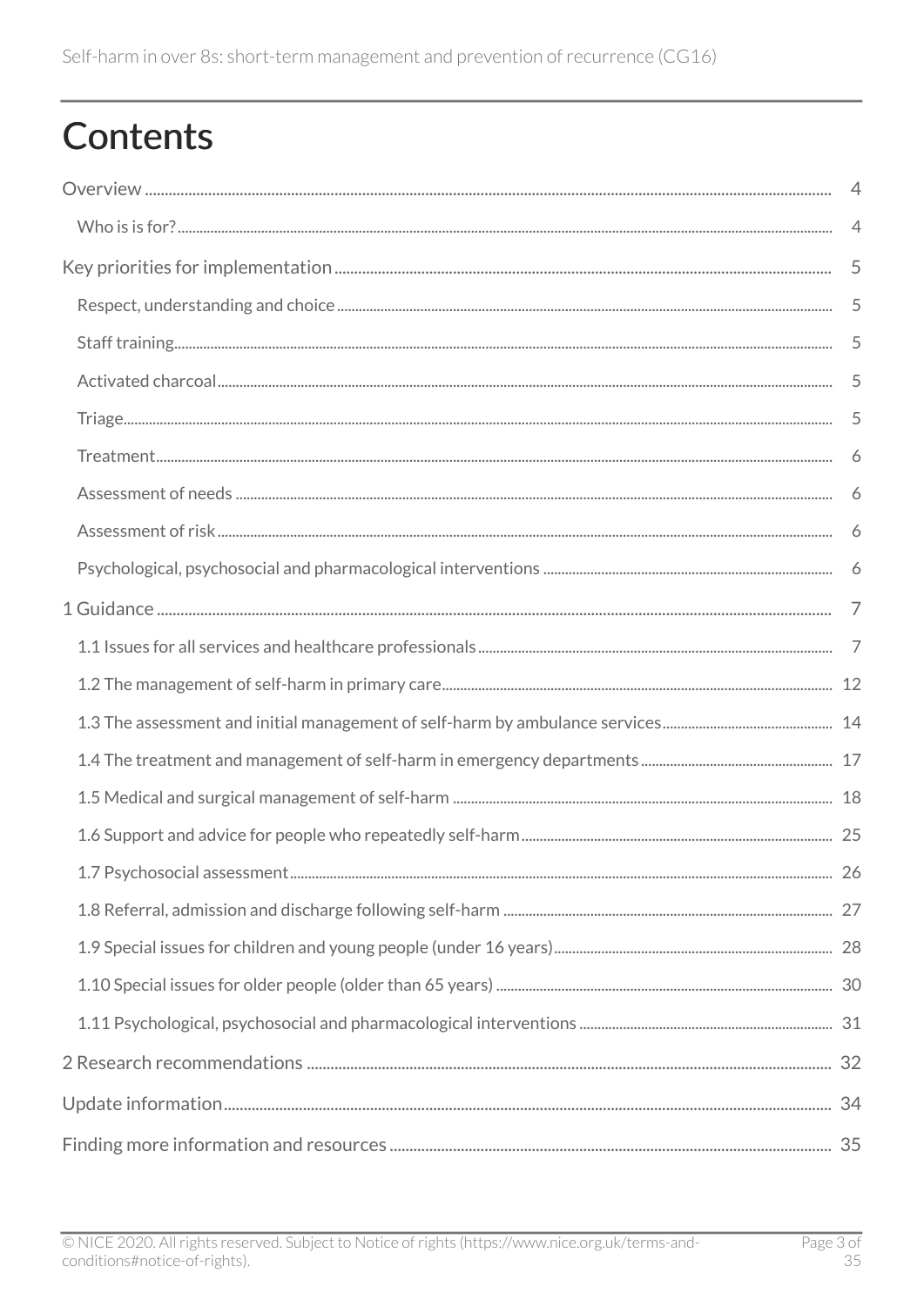This guideline is partially replaced by CG133.

# <span id="page-3-0"></span>**Overview**

This guideline covers the short-term management and prevention of self-harm in people aged 8 and over, regardless of whether accompanied by mental illness. It covers the first 48 hours following an act of self-harm, but does not address the longer-term psychiatric care of people who self-harm.

### <span id="page-3-1"></span>Who is is for?

- Healthcare professionals
- Counsellors, psychiatrists, prison health staff, social workers, therapists pharmacists
- Police and professionals who work in the criminal justice and education sectors
- Directors of public health, NHS trust managers and managers in primary care trusts
- People who self harm and their families and carers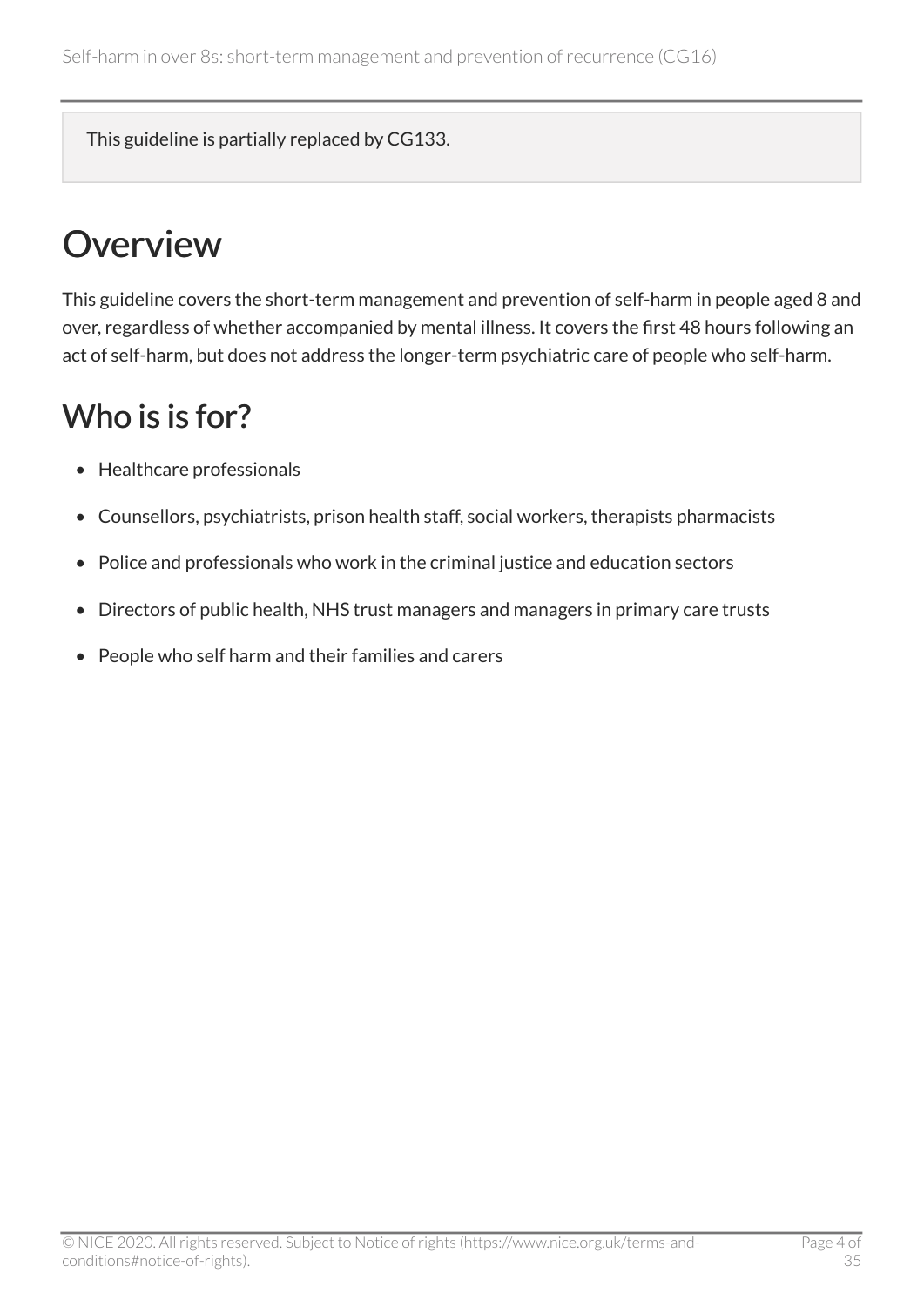# <span id="page-4-0"></span>Key priorities for implementation

### <span id="page-4-1"></span>Respect, understanding and choice

• People who have self-harmed should be treated with the same care, respect and privacy as any patient. In addition, healthcare professionals should take full account of the likely distress associated with self-harm.

## <span id="page-4-2"></span>Staff training

• Clinical and non-clinical staff who have contact with people who self-harm in any setting should be provided with appropriate training to equip them to understand and care for people who have self-harmed.

## <span id="page-4-3"></span>Activated charcoal

• Ambulance and emergency department services whose staff may be involved in the care of people who have self-harmed by poisoning should ensure that activated charcoal is immediately available to staff at all times.

## <span id="page-4-4"></span>**Triage**

- All people who have self-harmed should be offered a preliminary psychosocial assessment at triage (or at the initial assessment in primary or community settings) following an act of selfharm. Assessment should determine a person's mental capacity, their willingness to remain for further (psychosocial) assessment, their level of distress and the possible presence of mental illness.
- Consideration should be given to introducing the Australian Mental Health Triage Scale, as it is a comprehensive assessment scale that provides an effective process for rating clinical urgency so that patients are seen in a timely manner.
- If a person who has self-harmed has to wait for treatment, he or she should be offered an environment that is safe, supportive and minimises any distress. For many patients, this may be a separate, quiet room with supervision and regular contact with a named member of staff to ensure safety.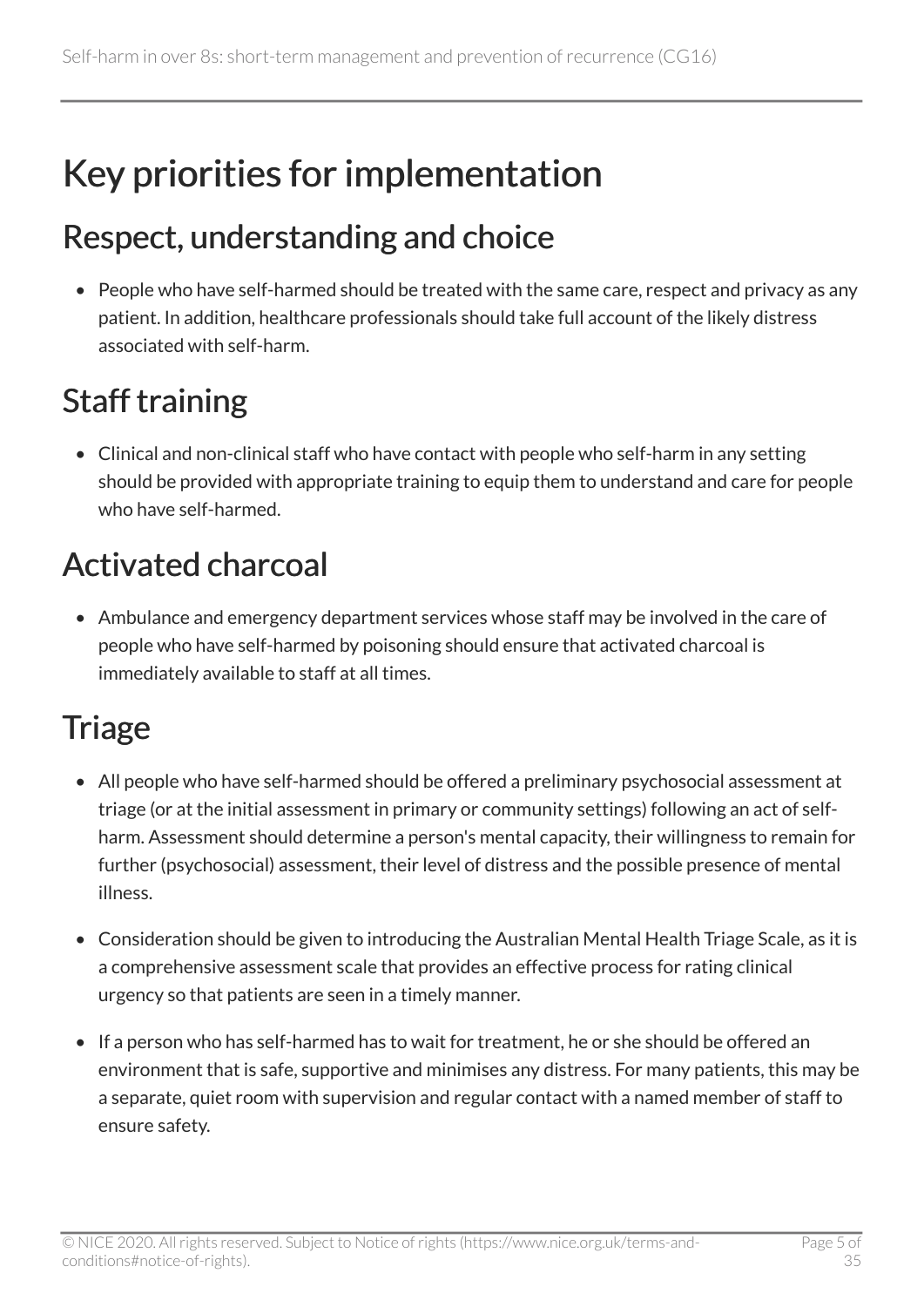### <span id="page-5-0"></span>**Treatment**

- People who have self-harmed should be offered treatment for the physical consequences of self-harm, regardless of their willingness to accept psychosocial assessment or psychiatric treatment.
- Adequate anaesthesia and/or analgesia should be offered to people who have self-injured throughout the process of suturing or other painful treatments.
- Staff should provide full information about the treatment options, and make all efforts necessary to ensure that someone who has self-harmed can give, and has the opportunity to give, meaningful and informed consent before any and each procedure (for example, taking the person to hospital by ambulance) or treatment is initiated.

### <span id="page-5-1"></span>Assessment of needs

• All people who have self-harmed should be offered an assessment of needs, which should be comprehensive and include evaluation of the social, psychological and motivational factors specific to the act of self-harm, current suicidal intent and hopelessness, as well as a full mental health and social needs assessment.

### <span id="page-5-2"></span>Assessment of risk

• All people who have self-harmed should be assessed for risk: this assessment should include identification of the main clinical and demographic features known to be associated with risk of further self-harm and/or suicide, and identification of the key psychological characteristics associated with risk, in particular depression, hopelessness and continuing suicidal intent.

### <span id="page-5-3"></span>Psychological, psychosocial and pharmacological interventions

• Following psychosocial assessment for people who have self-harmed, the decision about referral for further treatment and help should be based upon a comprehensive psychiatric, psychological and social assessment, including an assessment of risk, and should not be determined solely on the basis of having self-harmed.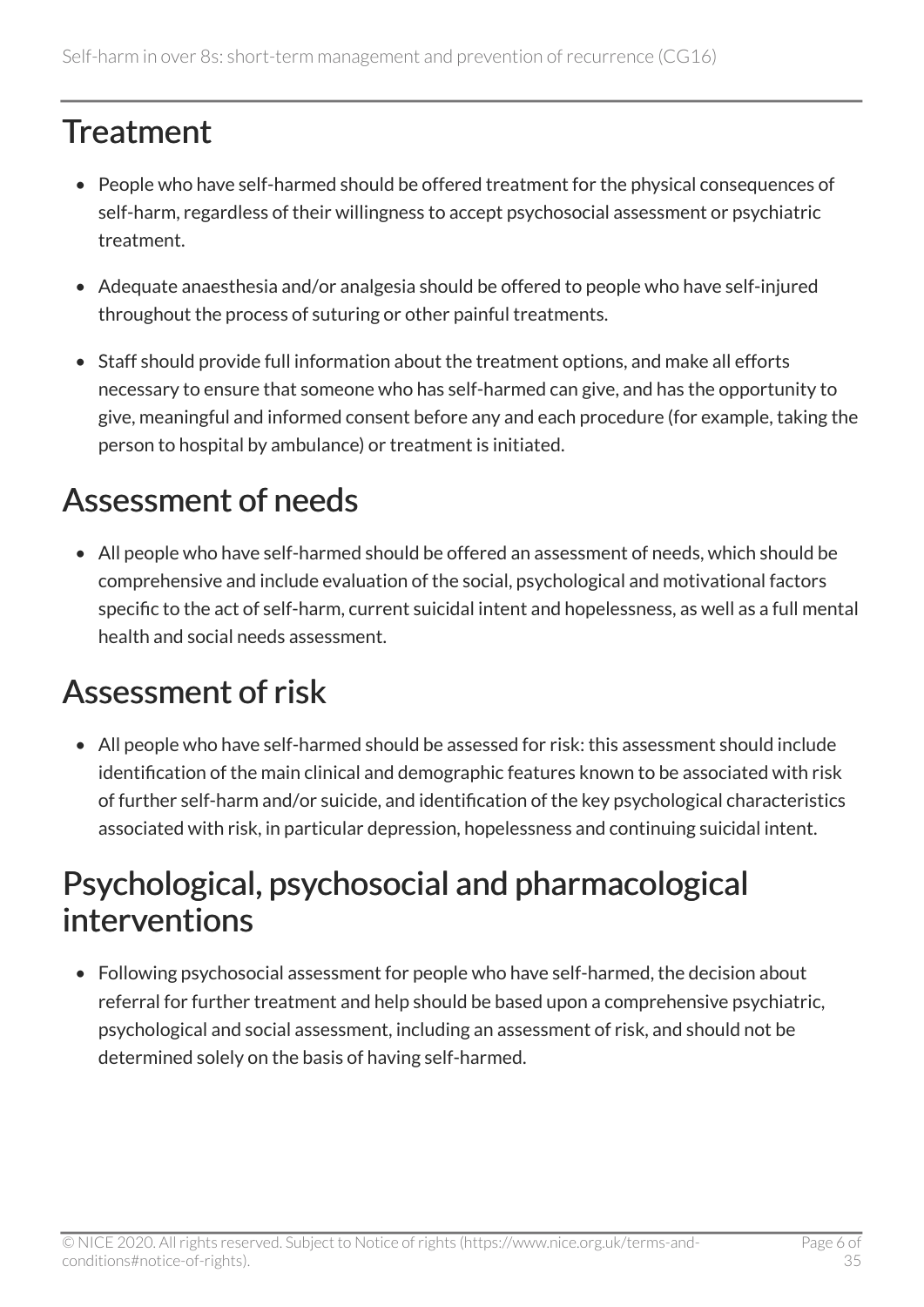# <span id="page-6-0"></span>1 Guidance

This guideline makes recommendations for the physical, psychological and social assessment and treatment of people in primary and secondary care in the first 48 hours after having self-harmed. For the purpose of this guideline, the term self-harm is defined as 'self-poisoning or injury, irrespective of the apparent purpose of the act'. Self-harm is an expression of personal distress, not an illness, and there are many varied reasons for a person to harm him or herself.

In the first part, the guideline makes recommendations that apply across the whole health community, wherever people who self-harm present for help, including good practice points to improve the integration of the different services involved. In the second part of the guideline, the recommendations directly address the care offered to people who self-harm presenting in primary care, in the community, or in secondary care. Throughout the guideline, the need to treat people who self-harm with compassion and understanding is emphasised.

The guideline is relevant to all people aged 8 years of age and older who have self-harmed. Where it refers to children and young people, this applies to all people who are between 8 and 16 years of age inclusive. However, it should be borne in mind that local services vary the upper age limit depending upon whether a young person is in full-time education or not.

## <span id="page-6-1"></span>1.1 Issues for all services and healthcare professionals

### 1.1.1 Users' experience of services

The experience of care for people who self-harm is often unacceptable. All healthcare practitioners involved in the assessment and treatment of people who self-harm should ensure that the care they offer addresses this as a priority.

#### Respect, understanding and choice

- 1.1.1.1 People who have self-harmed should be treated with the same care, respect and privacy as any patient. In addition, healthcare professionals should take full account of the likely distress associated with self-harm.
- 1.1.1.2 Providing treatment and care for people who have self-harmed is emotionally demanding and requires a high level of communication skills and support. All staff undertaking this work should have regular clinical supervision in which the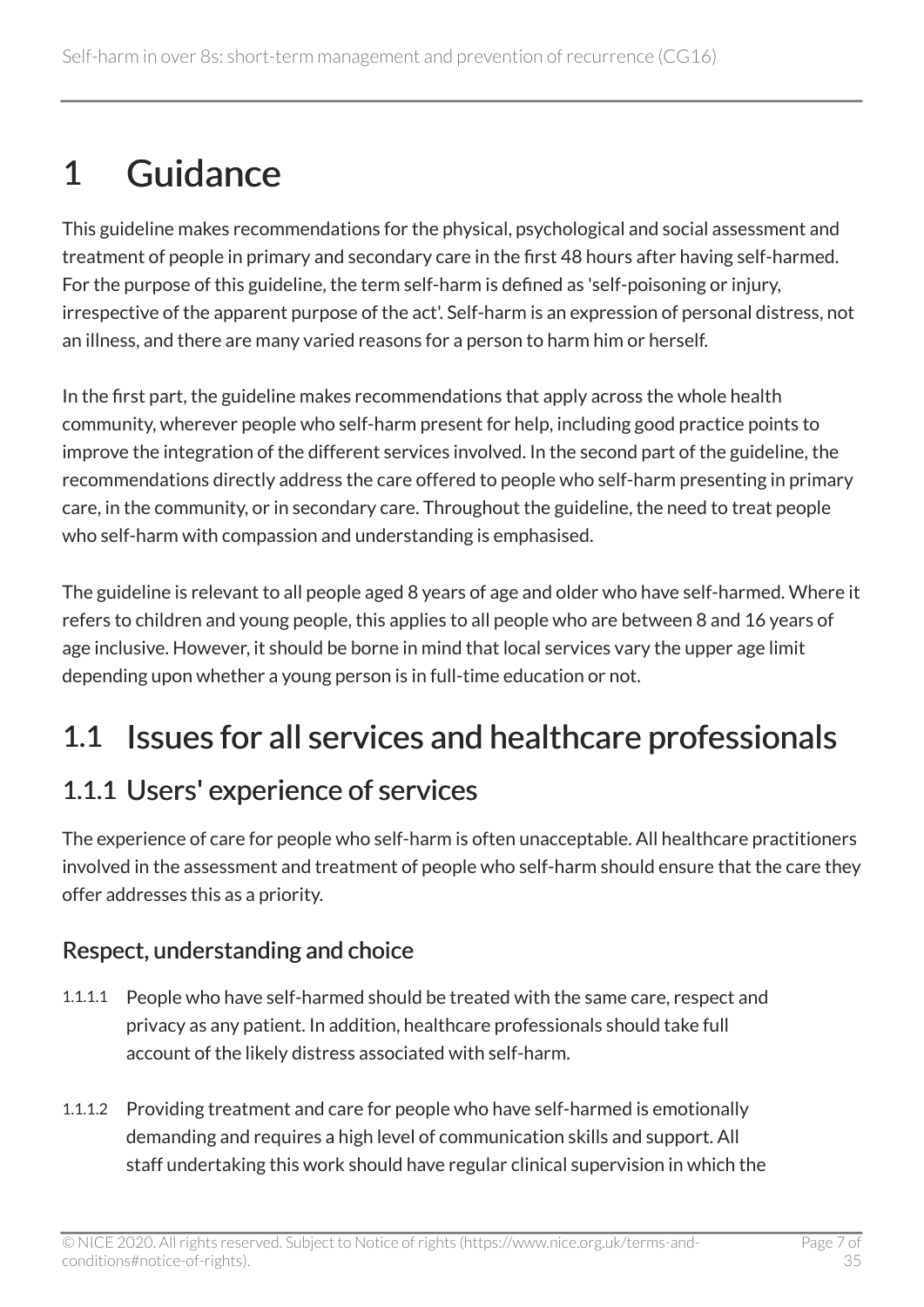emotional impact upon staff members can be discussed and understood.

- 1.1.1.3 Wherever possible, people who have self-harmed should be offered the choice of male or female staff for both assessment and treatment. When this is not possible, the reasons should be explained to the service user and written in their notes.
- 1.1.1.4 When assessing people who self-harm, healthcare professionals should ask service users to explain their feelings and understanding of their own self-harm in their own words.
- 1.1.1.5 When caring for people who repeatedly self-harm, healthcare professionals should be aware that the individual's reasons for self-harming may be different on each occasion and therefore each episode needs to be treated in its own right.
- 1.1.1.6 Healthcare professionals should involve people who self-harm in all discussions and decision-making about their treatment and subsequent care. To do this, staff should provide people who self-harm with full information about the different treatment options available.

#### When relatives or carers are present

- 1.1.1.7 People who self-harm should be allowed, if they wish, to be accompanied by a family member, friend or advocate during assessment and treatment. However, for the initial psychosocial assessment, the interview should take place with the service user alone to maintain confidentiality and to allow discussion about issues that may relate to the relationship between the service user and carers.
- 1.1.1.8 Healthcare professionals should provide emotional support and help if necessary to the relatives/carers of people who have self-harmed, as they may also be experiencing high levels of distress and anxiety.

#### Specific issues regarding treatment and care

1.1.1.9 People who have self-harmed should be offered treatment for the physical consequences of self-harm, regardless of their willingness to accept psychosocial assessment or psychiatric treatment.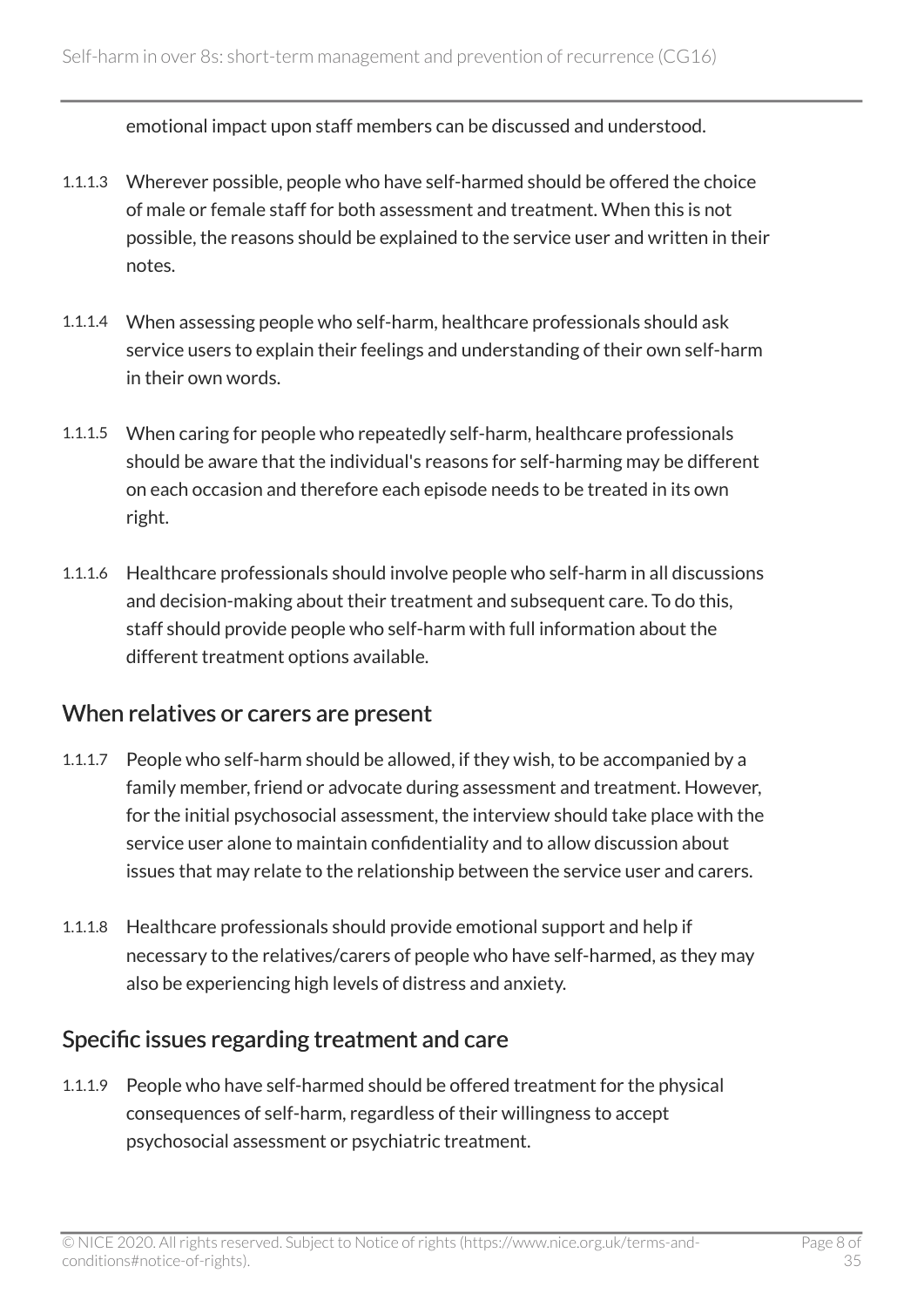- 1.1.1.10 Adequate anaesthesia and/or analgesia should be offered to people who have self-injured throughout the process of suturing or other painful treatments.
- 1.1.1.11 When physical treatment of self-injury is likely to evoke distressing memories of any previous sexual abuse, for example when repairing harm to the genital area, sedation should be offered in advance.

### 1.1.2 Staff training and service planning

Self-harm is poorly understood by many NHS staff. All staff that come into contact with people who self-harm need dedicated training to improve both their understanding of self-harm and the treatment and care they provide. Effective collaboration of all local health organisations will be essential to develop properly integrated services.

#### Staff training

- 1.1.2.1 Clinical and non-clinical staff who have contact with people who self-harm in any setting should be provided with appropriate training to equip them to understand and care for people who have self-harmed.
- 1.1.2.2 People who self-harm should be involved in the planning and delivery of training for staff.
- 1.1.2.3 Emergency departments should make training available in the assessment of mental health needs and the preliminary management of mental health problems, for all healthcare staff working in that environment.
- 1.1.2.4 Mental health services and emergency department services should jointly develop regular training programmes in the psychosocial assessment and early management of self-harm, to be undertaken by all healthcare professionals who may assess or treat people who have self-harmed.

#### Planning of services

1.1.2.5 Strategic Health Authorities, Primary Care Trusts (PCTs), acute trusts and mental health trusts should ensure that people who self-harm are involved in the commissioning, planning and evaluation of services for people who selfharm.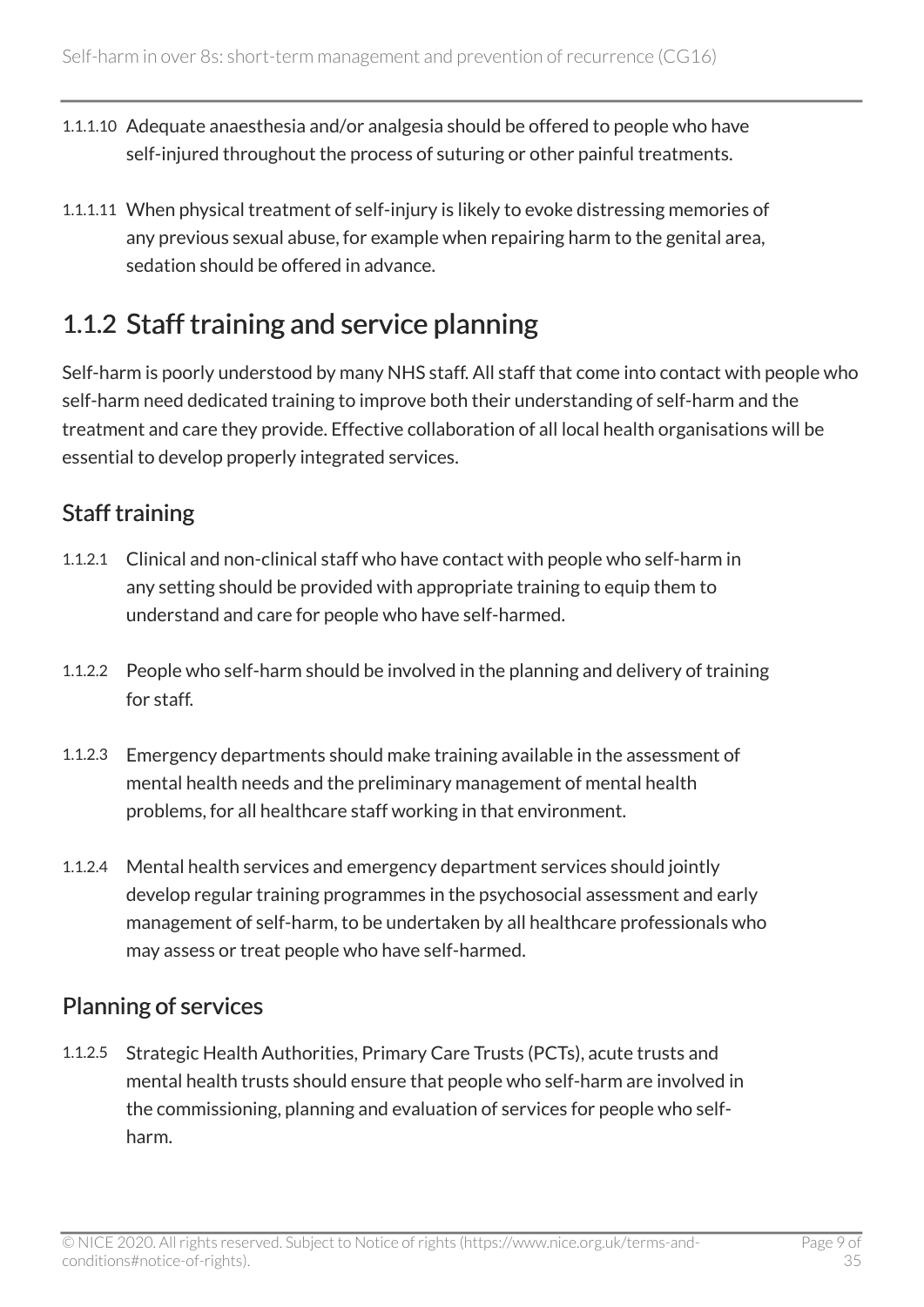- 1.1.2.6 Emergency departments, PCTs and local mental health services, in conjunction with local service users and carers wherever possible, should jointly plan the configuration and delivery of integrated physical and mental healthcare services within emergency departments for people who self-harm.
- 1.1.2.7 Emergency departments catering for children and young people under 16 years of age, PCTs and local children's mental health services, in conjunction with local carers and service users, should jointly plan the configuration and delivery of integrated physical and mental healthcare services within emergency departments for children and young people who self-harm.
- 1.1.2.8 In jointly planning an integrated emergency department service for people who self-harm, service managers should consider integrating mental health professionals into the emergency department, both to improve the psychosocial assessment and initial treatment for people who self-harm, and to provide routine and regular training to non-mental-health professionals working in the emergency department.
- 1.1.2.9 Emergency department and local mental health services should jointly plan effective liaison psychiatric services available 24 hours a day.

### 1.1.3 Consent to care

Issues of consent, mental capacity and mental ill health in the assessment and treatment of people who self-harm should be understood and addressed by all healthcare professionals involved in the care of this group of people.

- 1.1.3.1 All healthcare professionals who have contact, in the emergency situation, with people who have self-harmed should be adequately trained to assess mental capacity and to make decisions about when treatment and care can be given without consent.
- 1.1.3.2 Primary healthcare practitioners, ambulance staff, triage nurses and emergency department medical staff should assess and document mental capacity as part of the routine assessment of people who have self-harmed. Within the bounds of patient confidentiality, and subject to the patient's consent, staff should attempt to obtain relevant information from relatives, friends, carers and other key people, to inform the assessment.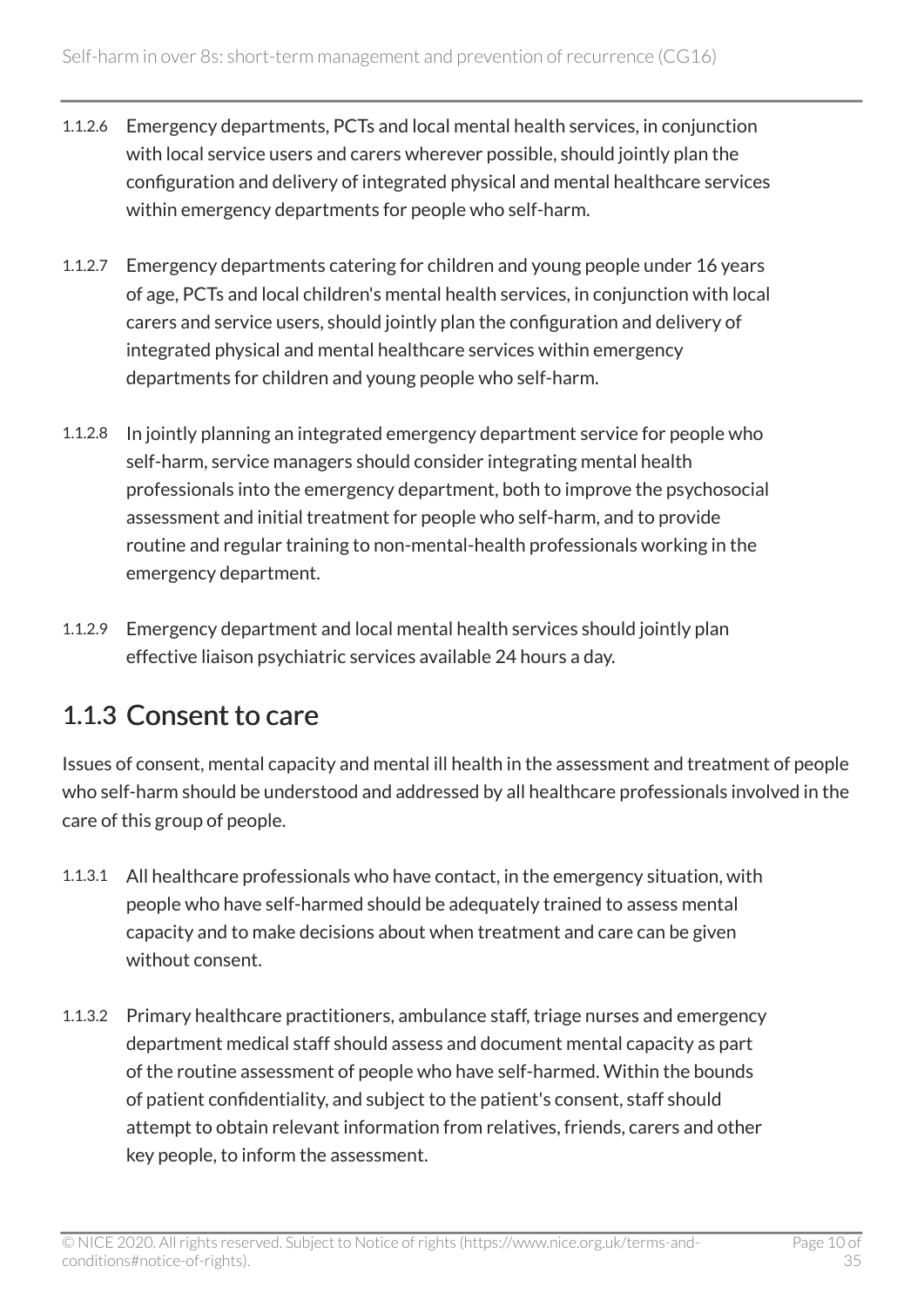- 1.1.3.3 In the assessment and treatment of people who have self-harmed, mental capacity should be assumed unless there is evidence to the contrary.
- 1.1.3.4 Staff should provide full information about the treatment options, and make all efforts necessary to ensure that someone who has self-harmed can give, and has the opportunity to give, meaningful and informed consent before any and each procedure (for example, taking the person to hospital by ambulance) or treatment is initiated.
- 1.1.3.5 If a person is assessed as being mentally incapable, staff have a responsibility, under common law, to act in that person's best interests. If necessary, this can include taking the person to hospital, and detaining them to allow assessment and treatment against the person's stated wishes.
- 1.1.3.6 Staff should take into account that a person's capacity to make informed decisions may change over time. Whether it has been possible to obtain consent or not, attempts should be made to explain each new treatment or procedure and obtain consent before it is initiated.
- 1.1.3.7 Staff working with people who self-harm should understand when and how the Mental Health Act can be used to treat the physical consequences of self-harm.
- 1.1.3.8 Staff working with people who self-harm should have easy access to legal advice about issues relating to capacity and consent at all times.

### 1.1.4 Activated charcoal

For the majority of drugs taken in overdose, taking activated charcoal as early as possible, preferably within 1 hour of ingestion, can prevent or reduce absorption of the drug. Activated charcoal should be immediately available for rapid and appropriate use.

- 1.1.4.1 Ambulance and emergency department services whose staff may be involved in the care of people who have self-harmed by poisoning should ensure that activated charcoal is immediately available to staff at all times.
- 1.1.4.2 All healthcare professionals who are able to offer activated charcoal to people who have self-poisoned should ensure that they know how and when this should be administered. This should include: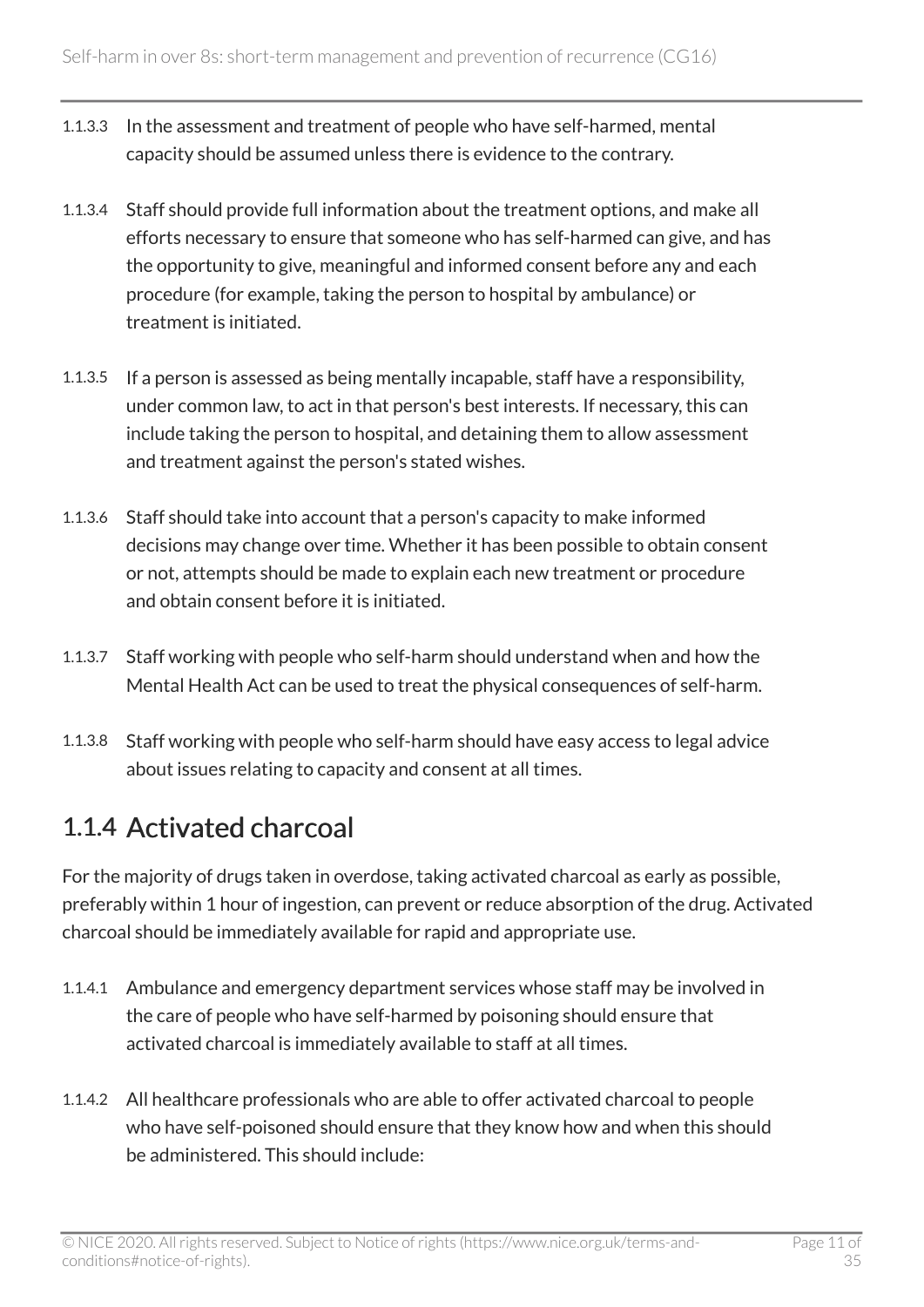- knowing for which poisons activated charcoal should and should not be used
- the potential dangers and contraindications of giving activated charcoal
- the need to encourage and support service users when offering activated charcoal.

## <span id="page-11-0"></span>1.2 The management of self-harm in primary care

Primary care has an important role in the assessment and treatment of people who self-harm. Careful attention to prescribing drugs to people at risk of self-harm, and their relatives, could also help in prevention. In remote areas, access to TOXBASE (the national database of the National Poisons Information Service [NPIS]) may be necessary.

- 1.2.1.1 When an individual presents in primary care following an episode of self-harm, healthcare professionals should urgently establish the likely physical risk, and the person's emotional and mental state, in an atmosphere of respect and understanding.
- 1.2.1.2 All people who have self-harmed should be assessed for risk, which should include identification of the main clinical and demographic features and psychological characteristics known to be associated with risk, in particular depression, hopelessness and continuing suicidal intent. The outcome of the assessment should be communicated to other staff and organisations who become involved in the care of the service user.
- 1.2.1.3 In the assessment and management of self-injury in primary care, healthcare professionals should refer service users for urgent treatment in an emergency department, if assessment suggests there is a significant risk to the individual who has self-injured.
- 1.2.1.4 In most circumstances, people who have self-poisoned and present to primary care should be urgently referred to the nearest emergency department, because the nature and quantity of the ingested substances may not be clearly known to the person who has self-poisoned, making accurate risk assessment difficult.
- 1.2.1.5 If there is any doubt about the seriousness of an episode of self-harm, the general practitioner should discuss the case with the nearest emergency department consultant, as management in secondary care may be necessary.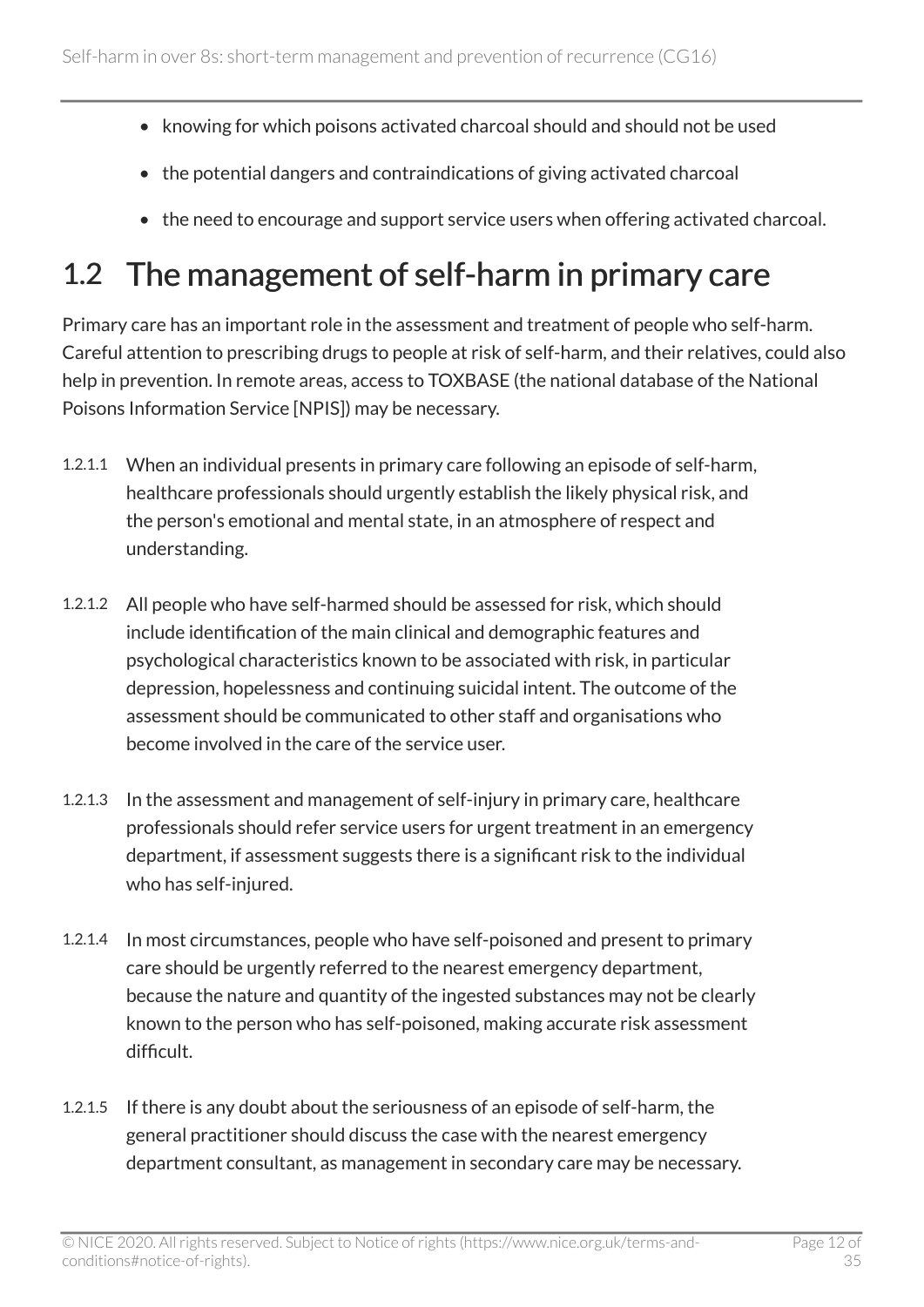- 1.2.1.6 Consideration should be given to the service user's welfare during transportation to any referral organisation and, if necessary, this should be supervised by an appropriate person where there is a risk of further self-harm or reluctance to attend other care centres, or the service user is very distressed.
- 1.2.1.7 In remote areas at considerable distance from an emergency department or where access is likely to be delayed, consideration should be given to initiating assessment and treatment of self-harm in the primary care setting, following discussion with the nearest emergency department consultant. This should include taking samples to test for paracetamol and other drugs, as indicated in **TOXBASE**

#### When urgent referral to an emergency department is not necessary

- 1.2.1.8 If urgent referral to an emergency department is not considered necessary for people who have self-injured in primary care, a risk and needs assessment should be undertaken to assess the case for urgent referral to secondary mental health services.
- 1.2.1.9 Assessment of the service user's needs should be comprehensive and should include evaluation of the social, psychological and motivational factors specific to the act of self-harm, current intent and hopelessness, as well as a full mental health and social needs assessment.
- 1.2.1.10 Following assessment and treatment of self-harm in primary care, the outcome of the risk and needs assessment, and full details of the treatment provided, should be forwarded to the appropriate secondary mental health team at the earliest opportunity.
- 1.2.1.11 Healthcare professionals who may have to assess and/or treat people who have self-harmed should ensure that they are properly trained and competent to undertake assessment and treatment as necessary.

#### Service users at risk of self-poisoning in primary care

1.2.1.12 In service users who are considered at risk of self-poisoning, healthcare professionals should prescribe, whenever possible, those drugs which, whilst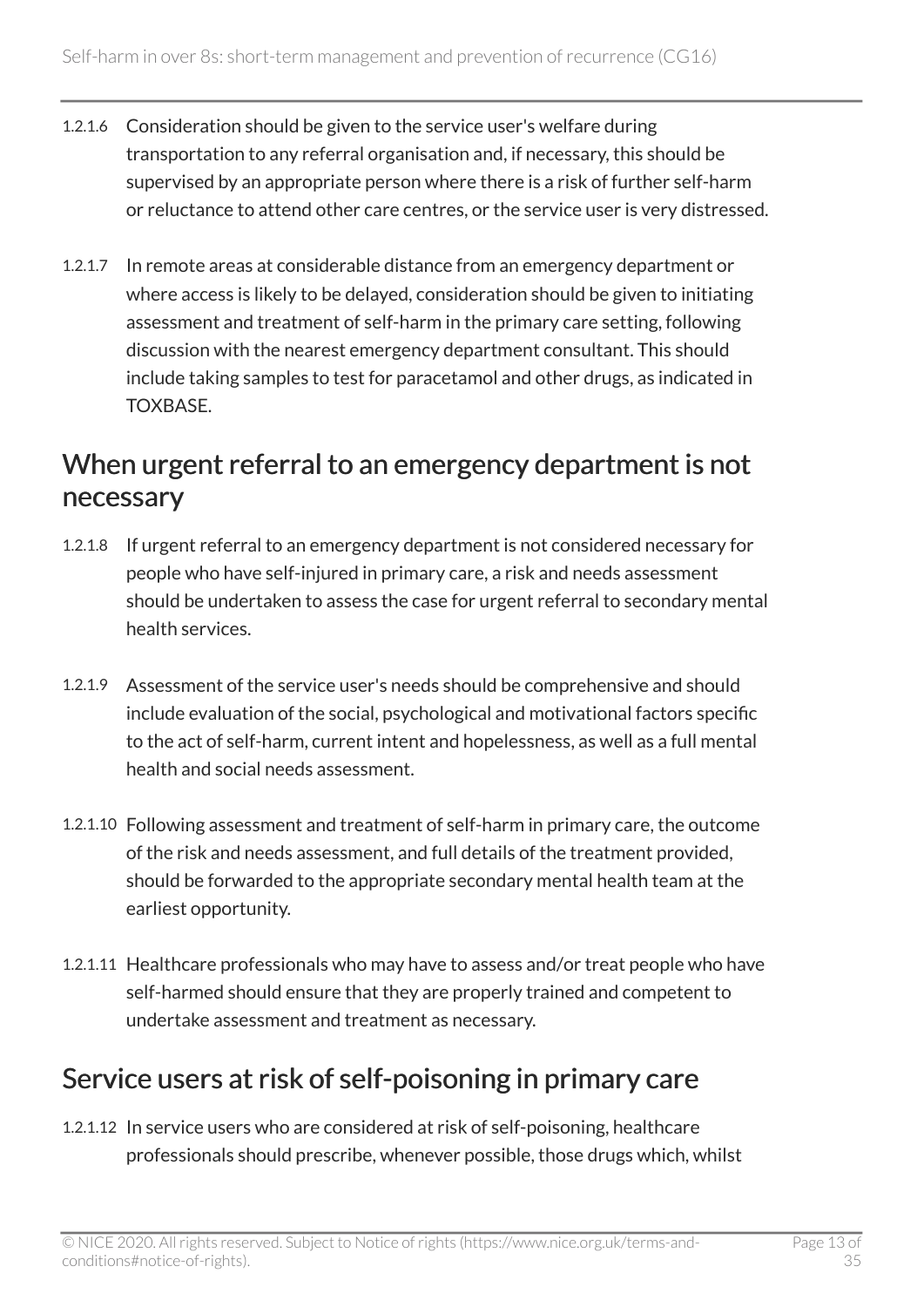effective for their intended use, are least dangerous in overdose, and should consider prescribing fewer tablets at any one time.

- 1.2.1.13 Consideration should be given to preventing or reducing the prescription of coproxamol, especially for people who are at risk of self-poisoning.
- 1.2.1.14 As medication intended for relatives is often used in self-poisoning, healthcare professionals should prescribe, whenever possible, those drugs which, whilst effective for their intended use, are least dangerous in overdose when prescribing medication to relatives who live with a person who is considered at risk of self-poisoning. They should also consider prescribing fewer tablets at any one time. Care must be taken, however, to preserve confidentiality appropriately.

### <span id="page-13-0"></span>1.3 The assessment and initial management of selfharm by ambulance services

Ambulance staff have an increasingly important role in the assessment and early treatment of selfharm, a role that needs to be well supported through effective collaboration with other professional groups.

- 1.3.1.1 When ambulance staff attend a person who has self-harmed, they should urgently establish the likely physical risk, and the person's emotional and mental state, in an atmosphere of respect and understanding.
- 1.3.1.2 Ambulance staff should be trained in the assessment and early management of self-harm. Training should particularly address the different methods of selfharm and the appropriate treatments, the likely effects if untreated, and issues of consent and mental capacity, as these apply both to adults, and to children and young people.
- 1.3.1.3 In cases where, following an act of self-injury, the service user does not require emergency treatment in the emergency department, ambulance staff should consider, having taken full account of the service user's preferences, taking the service user to an alternative appropriate service, such as a specialist mental health service. The decision to do so should be taken jointly between the ambulance staff, the service user and the receiving service.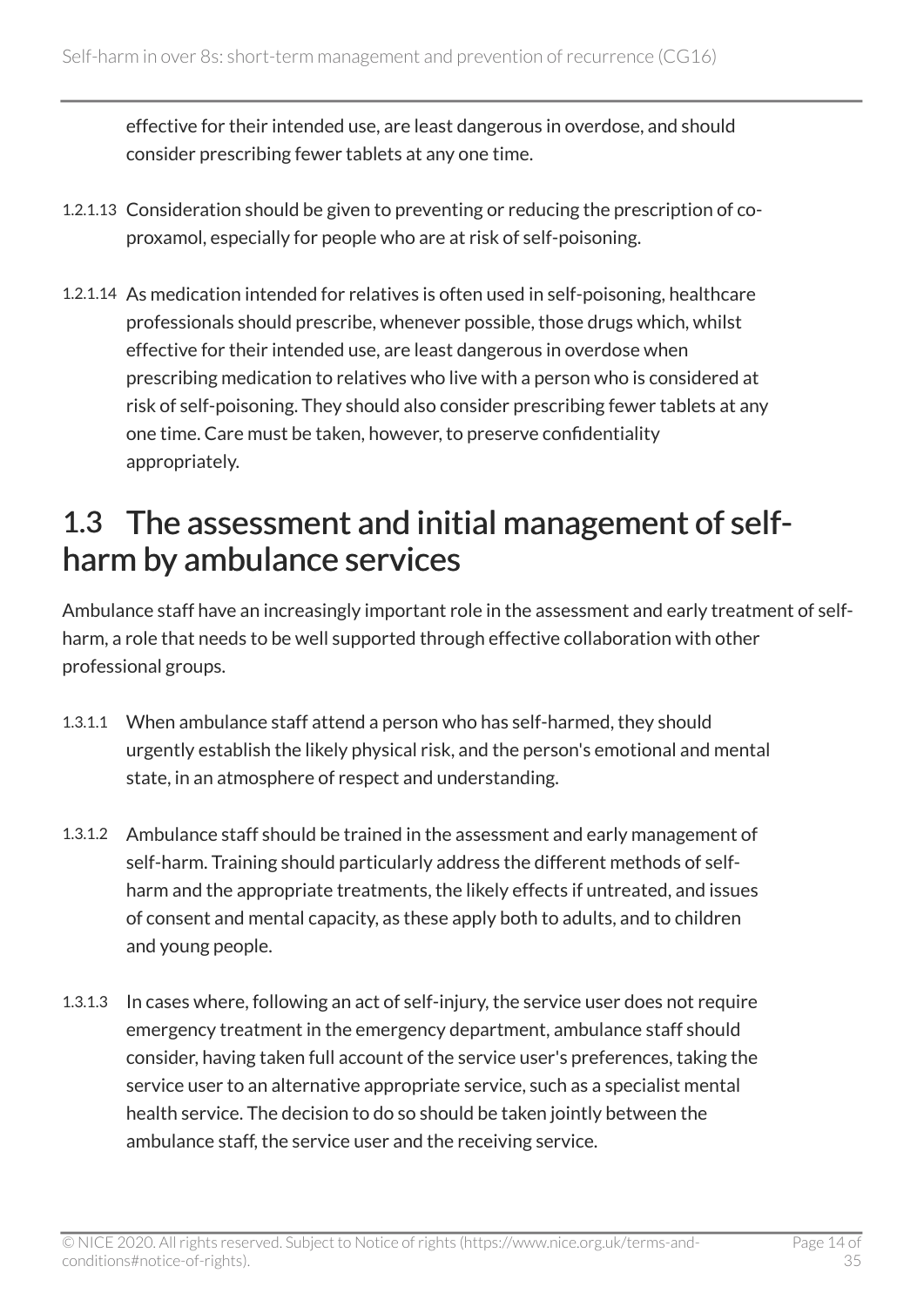- 1.3.1.4 Ambulance Trusts, the emergency department and Mental Health Trusts should work in partnership to develop locally agreed protocols for ambulance staff to consider alternative care pathways to emergency departments for people who have self-harmed, where this is appropriate and does not increase the risks to the service user.
- 1.3.1.5 In cases of self-poisoning, ambulance staff should obtain all substances and/or medications found at the scene of an emergency call, whether thought to be involved in the overdose or not, and pass these to staff upon arrival at the emergency department.
- 1.3.1.6 Unless the service user's clinical condition requires urgent treatment that should not be delayed, ambulance staff should record relevant information about the service user's home environment, social and family support network, and history leading to self-harm, as well as the service user's initial emotional state and level of distress. This information should be passed to emergency department staff.
- 1.3.1.7 When transporting people who have self-harmed to an emergency department, wherever possible, ambulance staff should take into account the service user's preferences when more than one emergency department facility exists within a reasonable distance, unless doing so significantly increases the risk to the service user, or when one department has specialised in the treatment of people who have self-harmed.
- 1.3.1.8 When a person who has self-poisoned presents to the ambulance service within 1 hour of ingestion and is fully conscious and able to protect his or her own airway, ambulance staff should consider offering activated charcoal at the earliest opportunity. Activated charcoal should be offered only when the substance(s) ingested are likely to be adsorbed by activated charcoal and when the person is considered to be at risk of significant harm.
- 1.3.1.9 Activated charcoal may also be considered between 1 and 2 hours after ingestion as there is some evidence that activated charcoal may still be effective in reducing absorption, especially if the ingested substance delays gastric emptying, such as tricyclic antidepressants. Activated charcoal should be offered only when the substance(s) ingested are likely to be adsorbed by activated charcoal and when the person is considered to be at risk of significant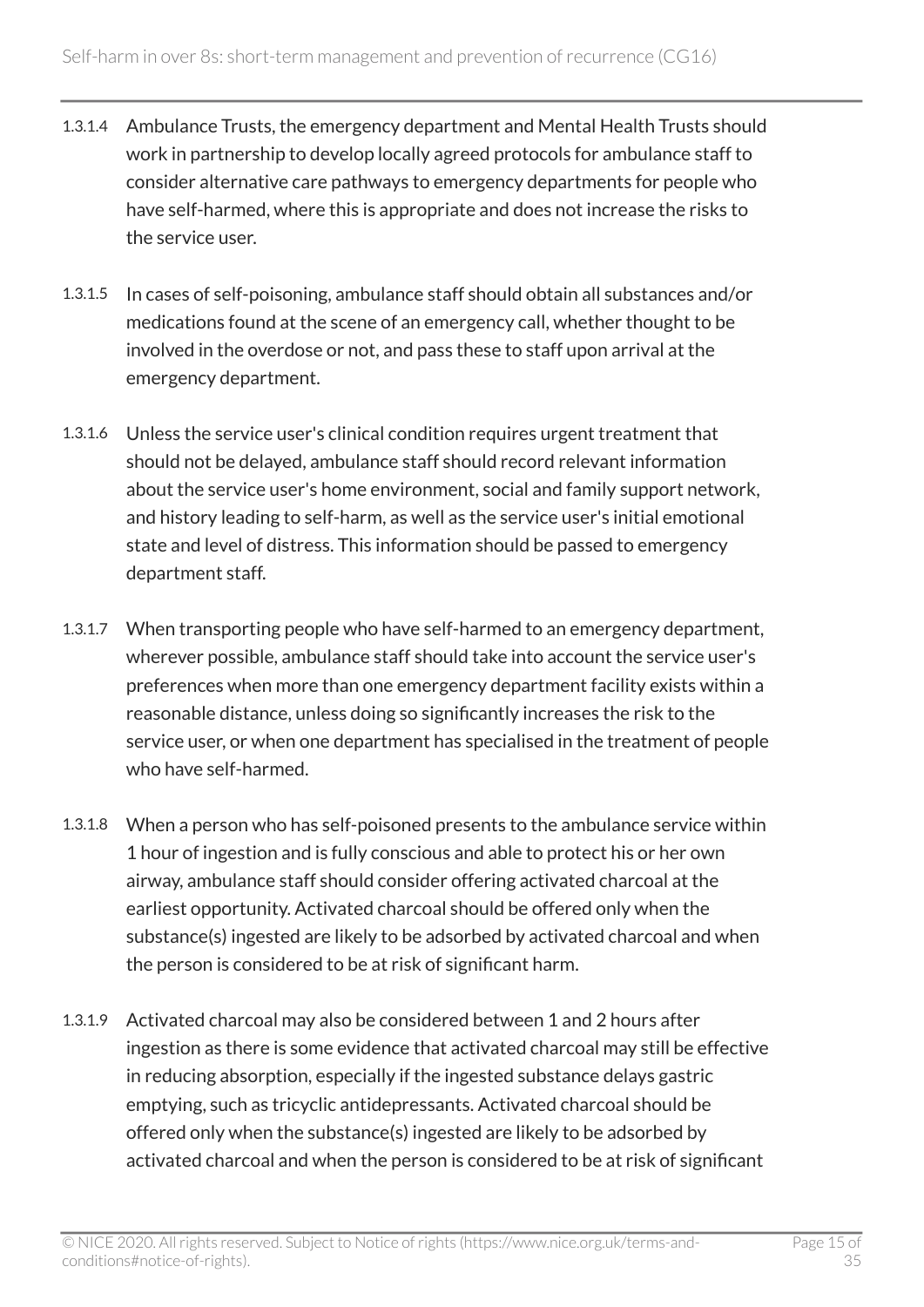harm.

- 1.3.1.10 In the emergency treatment of opioid overdose when using intravenous naloxone, ambulance staff should adhere to the guidelines established by the Joint Royal Colleges Ambulance Liaison Committee. Particular attention should be given to the possible need for repeated doses of naloxone and frequent monitoring of vital signs, because the effects of naloxone are short-lived in comparison with the effects of most opioids and service users frequently relapse once the effect of naloxone has worn off. All people who have overdosed with opioids should be conveyed to hospital, even if the initial response to naloxone has been good.
- 1.3.1.11 The ambulance services should ensure that there is rapid access to TOXBASE and the NPIS so that their crew can gain additional information on substances and/or drugs ingested in cases of self-poisoning in order to assist in decisions regarding urgent treatment and the transfer of patients to the most appropriate facilities.
- 1.3.1.12 When people who have self-harmed are considering refusing further treatment, ambulance staff should assess mental capacity and provide information about the potential consequences of not receiving treatment when attempting to gain valid consent. When consent is withheld, the guidance on consent and capacity in this guideline should be followed.
- 1.3.1.13 PCTs, in conjunction with acute and mental health trusts, should consider the level of support needed for the delivery of an adequate pre-hospital care system for self-harm. Specific consideration should be given to the provision of telephone advice to ambulance staff from crisis resolution teams, approved social workers and Section 12 approved doctors, regarding the assessment of mental capacity and the possible use of the Mental Health Act in the urgent assessment of people who have self-harmed.
- 1.3.1.14 Ambulance Trusts should regularly update ambulance staff about any change in local arrangements for services available for the emergency treatment of people who have self-harmed.
- 1.3.1.15 Ambulance Trusts should routinely audit incidents of overdose, both to ensure that interventions are being used consistently and effectively, and to monitor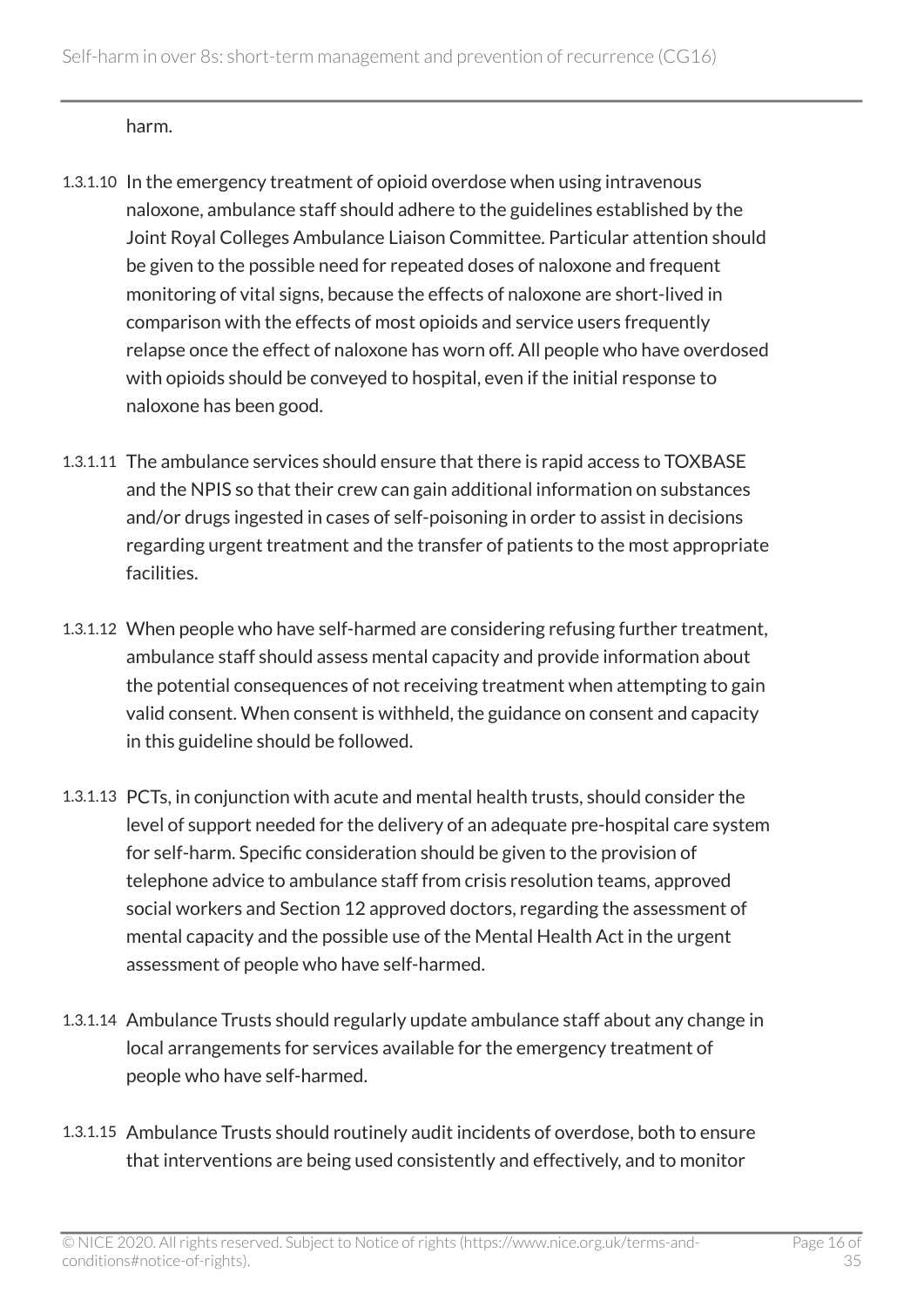adverse incidents.

### <span id="page-16-0"></span>1.4 The treatment and management of self-harm in emergency departments

The emergency department provides the main services for people who self-harm. Emergency department staff should assess risk and emotional, mental and physical state quickly, and try to encourage people to stay to organise psychosocial assessment.

### 1.4.1 Triage

- 1.4.1.1 When an individual presents in the emergency department following an episode of self-harm, emergency department staff responsible for triage should urgently establish the likely physical risk, and the person's emotional and mental state, in an atmosphere of respect and understanding.
- 1.4.1.2 Emergency department staff responsible for triage should take account of the underlying emotional distress, which may not be outwardly exhibited, as well as the severity of injury when making decisions about priority for treatment.
- 1.4.1.3 Consideration should be given to introducing the Australian Mental Health Triage Scale, as it is a comprehensive assessment scale that provides an effective process for rating clinical urgency so that patients are seen in a timely manner. Do not use the Australian Mental Health Triage Scale to predict future suicide or repetition of self-harm.
- 1.4.1.4 Triage nurses working in emergency departments should be trained in the use of mental health triage systems.
- 1.4.1.5 All people who have self-harmed should be offered a preliminary psychosocial assessment at triage (or at the initial assessment in primary or community settings) following an act of self-harm. Assessment should determine a person's mental capacity, their willingness to remain for further (psychosocial) assessment, their level of distress and the possible presence of mental illness.

### 1.4.2 People waiting for physical treatments

1.4.2.1 A psychosocial assessment should not be delayed until after medical treatment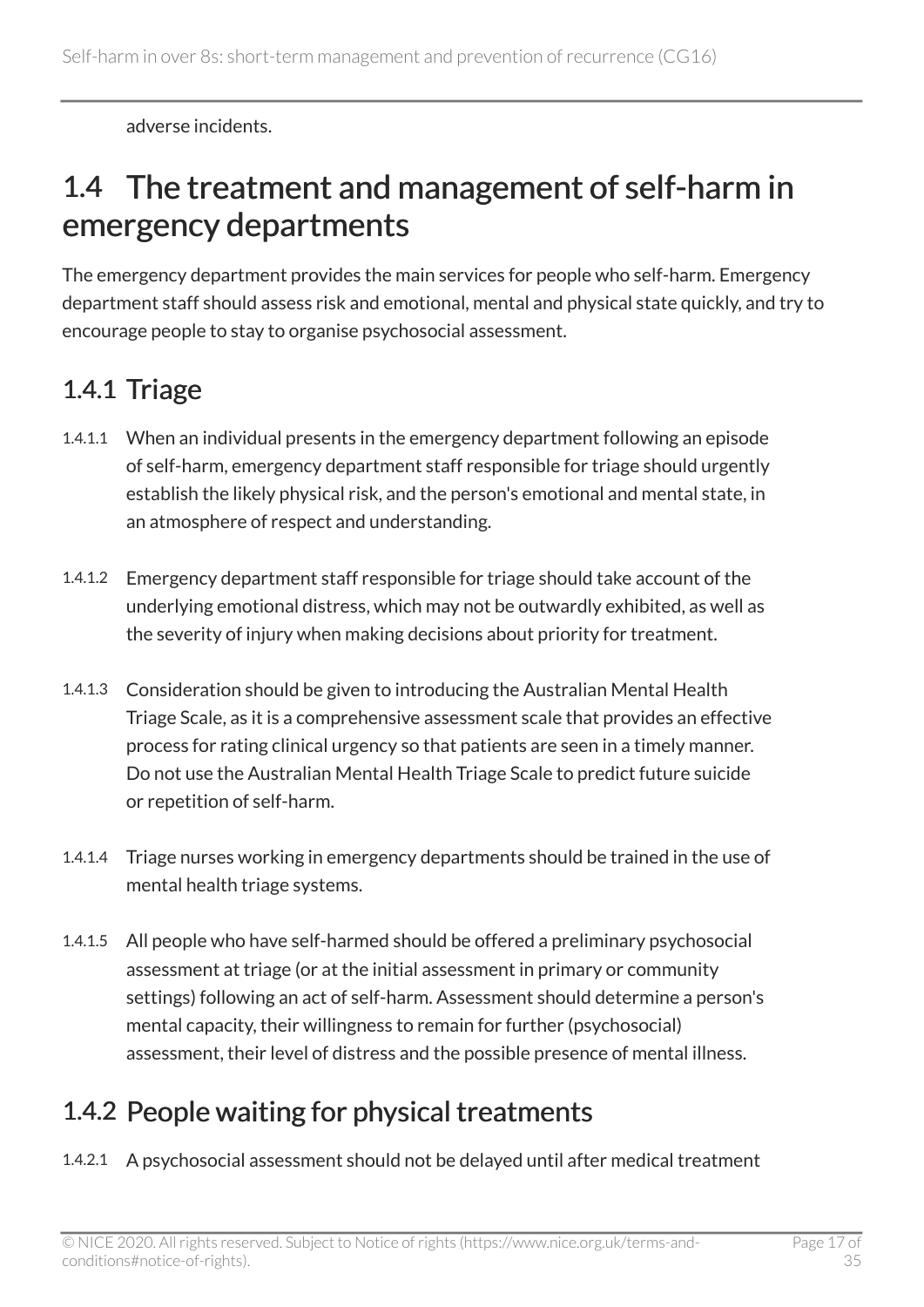is complete, unless life-saving medical treatment is needed, or the patient is unconscious or otherwise incapable of being assessed.

- 1.4.2.2 People who have self-harmed should be provided with clear and understandable information about the care process, both verbally and as written material in a language they understand.
- 1.4.2.3 If a person who has self-harmed has to wait for treatment, he or she should be offered an environment that is safe, supportive and minimises any distress. For many patients, this may be a separate, quiet room with supervision and regular contact with a named member of staff to ensure safety.

#### 1.4.3 People who wish to leave before assessment and/or treatment

- 1.4.3.1 For a person who has self-harmed and presents to services, but wishes to leave before psychosocial assessment has been undertaken, assessment of mental capacity and the presence of mental illness should be undertaken before the person leaves the service. This assessment should be clearly recorded in his or her notes. The assessment should be passed on to the person's GP and to the relevant mental health services as soon as possible to enable rapid follow-up.
- 1.4.3.2 People who have self-harmed and present to services and wish to leave before psychosocial assessment has been undertaken, and in whom diminished capacity and/or the presence of a significant mental illness is established, should be referred for urgent mental health assessment. Appropriate measures should also be taken to prevent the person leaving the service.

### <span id="page-17-0"></span>1.5 Medical and surgical management of self-harm

Self-poisoning can be treated by reducing absorption, increasing elimination and/or countering the biological effects of the poison, depending upon the nature of the poison and the route of intake. Superficial uncomplicated wounds can be closed with tissue adhesive, whilst more complicated injuries will need surgical assessment and possibly exploration.

### 1.5.1 General treatment for ingestion

1.5.1.1 Gastrointestinal decontamination should be considered only for people who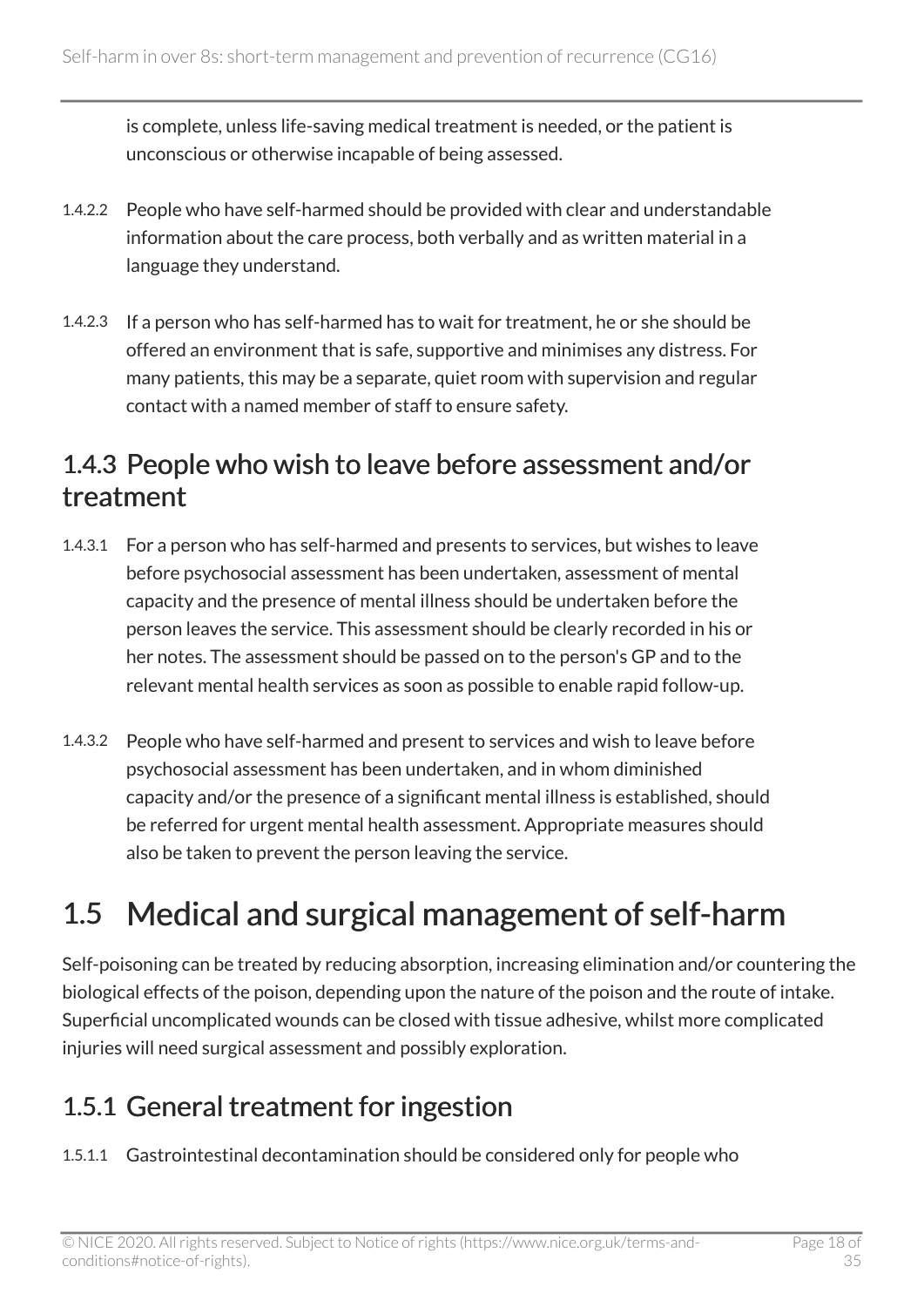have self-harmed by poisoning who present early, are fully conscious with a protected airway, and are at risk of significant harm as a result of poisoning.

- 1.5.1.2 When a person who has self-poisoned presents to the emergency department within 1 hour of ingestion and is fully conscious and able to protect his or her own airway, emergency department staff should consider offering activated charcoal at the earliest opportunity. Activated charcoal should be offered only when the substance(s) ingested are likely to be adsorbed by activated charcoal and when the person is considered to be at risk of significant harm.
- 1.5.1.3 When a person who has self-poisoned is fully conscious and able to protect his or her own airway, activated charcoal may also be considered between 1 and 2 hours after ingestion, as there is some evidence that activated charcoal may still be effective in reducing absorption, especially if the ingested substance delays gastric emptying, such as tricyclic antidepressants. Activated charcoal should be offered only when the substance(s) ingested are likely to be adsorbed by activated charcoal and when the person is considered to be at risk of significant harm.
- 1.5.1.4 Multiple doses of activated charcoal should not be used in the management of self-poisoning to reduce absorption, or to promote elimination of poisons, unless specifically recommended by TOXBASE or following consultation with the National Poisons Information Service (NPIS).
- 1.5.1.5 Emetics, including ipecac (ipecacuanha), should not be used in the management of self-poisoning.
- 1.5.1.6 Cathartics as a specific treatment should not be used in the management of selfpoisoning.
- 1.5.1.7 Gastric lavage should not be used in the management of self-poisoning unless specifically recommended by TOXBASE or following consultation with the NPIS.
- 1.5.1.8 Whole bowel irrigation should not be used in the management of self-poisoning, unless specifically recommended by TOXBASE or following consultation with the NPIS.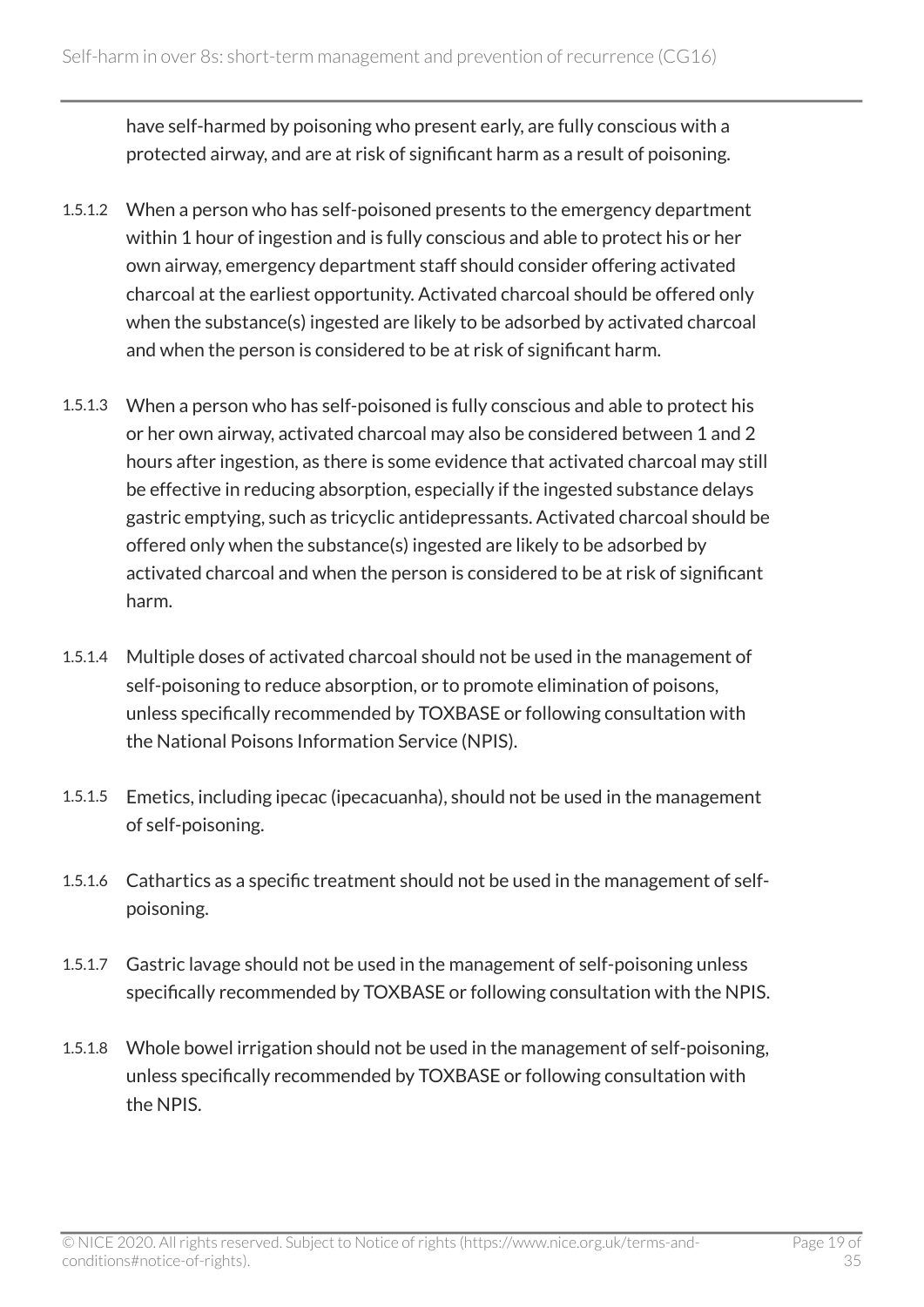#### Collecting samples and interpreting results

- 1.5.1.9 Staff involved in the emergency treatment of self-poisoning should collect appropriate samples for analysis; usually this will be a sample of blood, although samples of urine, vomit or sometimes gastric contents may be indicated following discussion with the NPIS. If possible, samples of the suspected poison should also be collected.
- 1.5.1.10 Hospital laboratory staff should provide emergency department staff with regular updates about which toxicology tests are available, both locally and at the nearest specialised toxicology laboratory. These should include information on the correct methods of collecting, handling and storing samples, and how samples should be transferred to the laboratory.
- 1.5.1.11 Where emergency department staff are unsure about the value of undertaking a toxicology assay or about whether an assay is available locally, advice should be sought from TOXBASE, the local hospital laboratory, a specialised toxicology laboratory or the NPIS.
- 1.5.1.12 When emergency department staff are unsure about the interpretation of assay results, advice should be sought from the local hospital laboratory, specialised toxicology laboratory or the NPIS.

#### Information and laboratory services available to clinicians treating selfpoisoning

Emergency department staff should have easy access to TOXBASE, be fully trained in its use, and know how and when to contact the NPIS.

- 1.5.1.13 TOXBASE should be available to all clinical staff involved in the emergency treatment of self-poisoning. TOXBASE should be the first point of call for poisons information.
- 1.5.1.14 The NPIS telephone number should be permanently and easily available to clinical staff involved in the emergency treatment of self-poisoning. The NPIS should normally be contacted only directly after clinicians have accessed TOXBASE or if there is concern about the severity of poisoning in a particular case.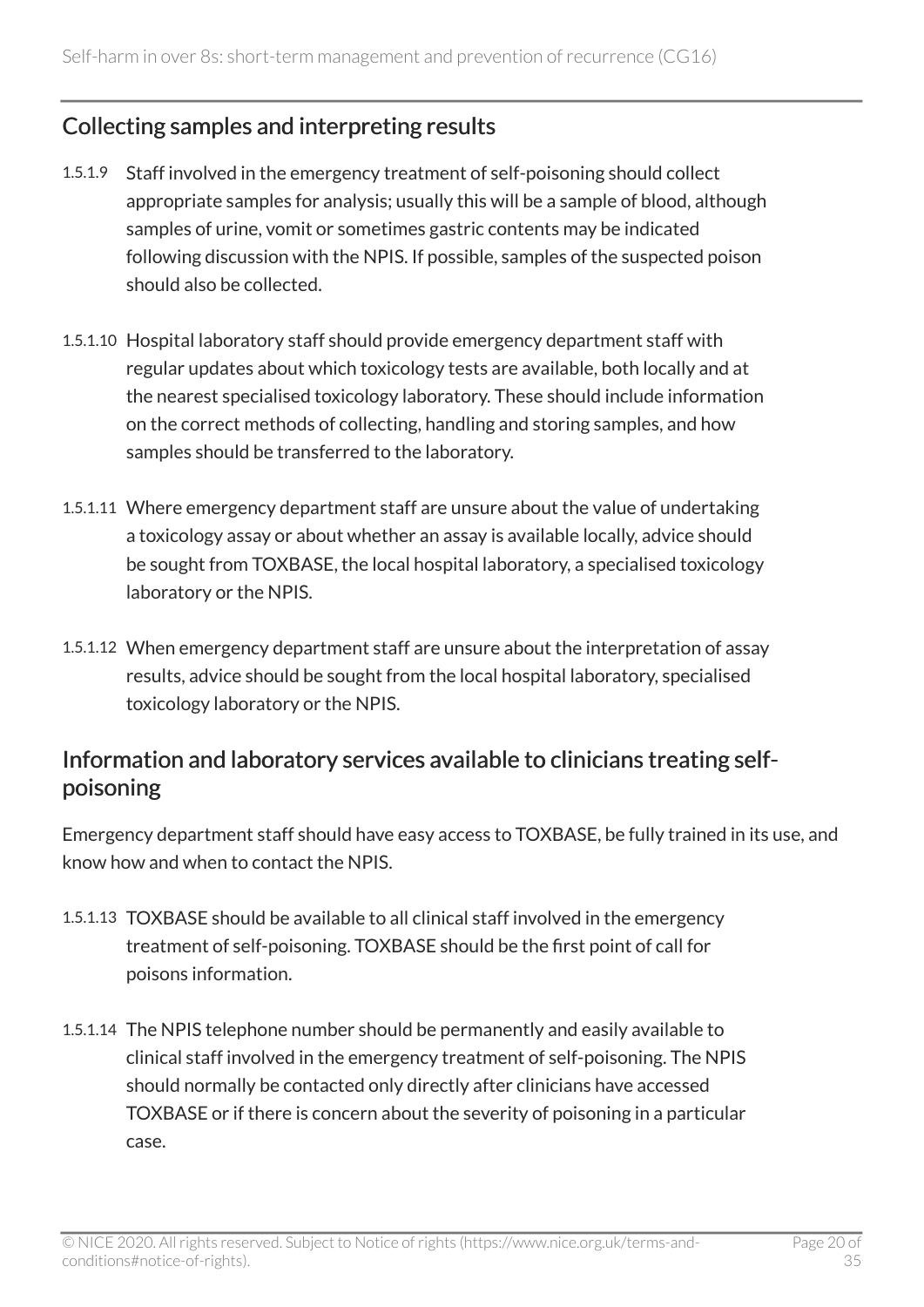- 1.5.1.15 Clinical staff involved in the emergency treatment of self-poisoning should be given training to better understand human toxicology, in order to make best use of TOXBASE and the NPIS telephone service. Emergency departments, in conjunction with local hospital laboratories or regional toxicology units, or NPIS units, should ensure all staff receive regular training.
- 1.5.1.16 In cases where the suspected poison is a substance for which little toxicology data exists, clinical and laboratory data about exposure and absorption should be passed to the NPIS to help in the development of TOXBASE and other poisons information databases.
- 1.5.1.17 For further information about the management of overdose with substances covered by this guideline and for the specific management and treatment of overdose with substances not covered in this guideline, clinicians should consult TOXBASE or discuss the individual case with the NPIS.

#### Paracetamol screening

1.5.1.18 Plasma paracetamol concentrations should be measured in all conscious patients with a history of paracetamol overdose, or suspected paracetamol overdose, as recommended by TOXBASE. They should also be taken in patients with a presentation consistent with opioid poisoning, and in unconscious patients with a history of collapse where drug overdose is a possible diagnosis. Plasma paracetamol levels should be measured for risk assessment no earlier than 4 hours and no later than 15 hours after ingestion, as results are not reliable outside this time period.

### 1.5.2 Management of paracetamol overdose

- 1.5.2.1 Following gut decontamination with activated charcoal as recommended in this guideline, TOXBASE should be used to guide the further management of paracetamol poisoning. TOXBASE should be easily available to all clinicians treating paracetamol poisoning.
- 1.5.2.2 Intravenous acetylcysteine should be considered as the treatment of choice for paracetamol overdose (although the optimum dose is unknown). If acetylcysteine is not available or cannot be used, for example in people who abuse intravenous drugs where intravenous access may be difficult, or for people with needle phobia, then TOXBASE should be consulted.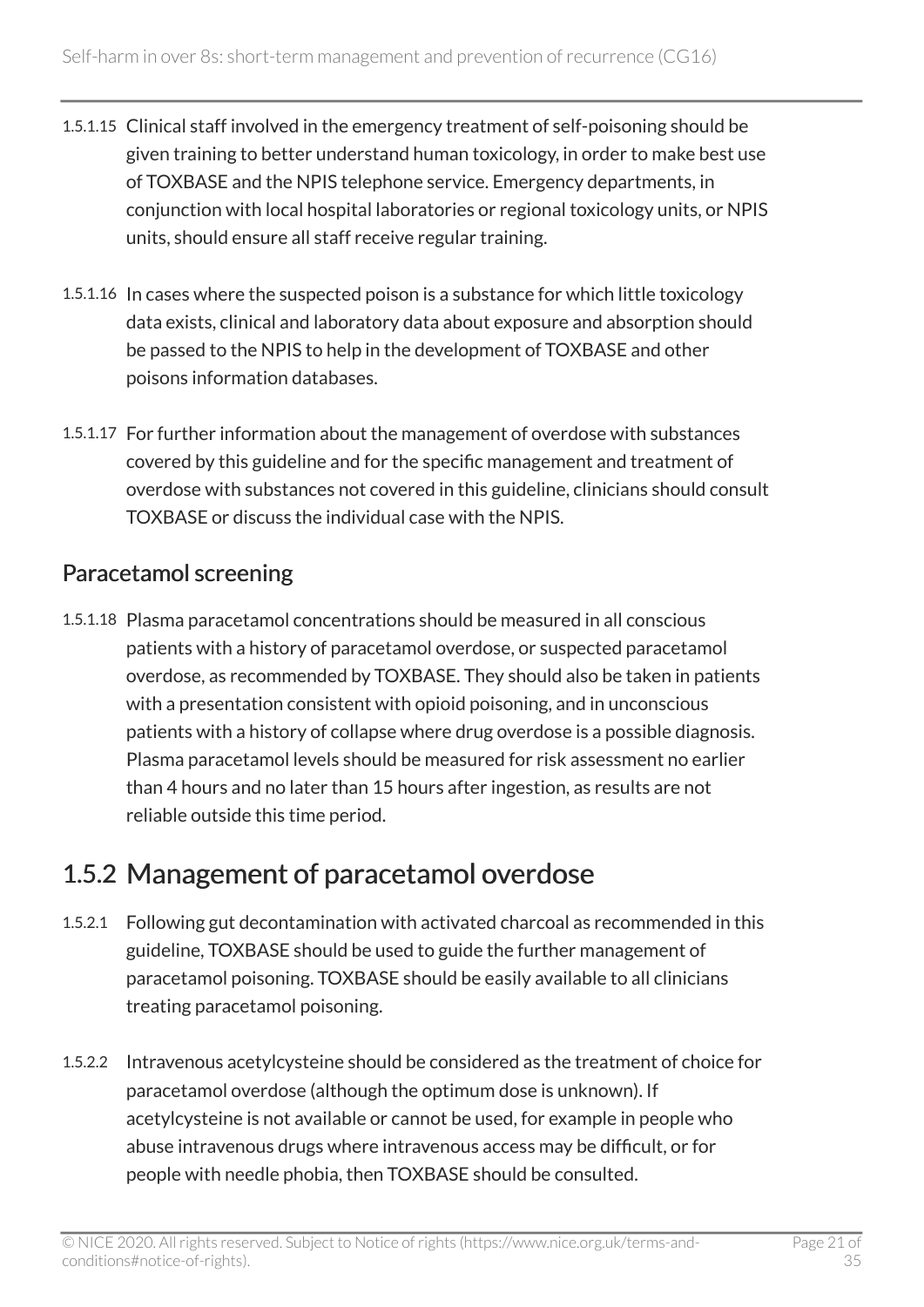- 1.5.2.3 In the event of an anaphylactoid reaction following administration of intravenous acetylcysteine, procedures outlined in TOXBASE should be followed.
- 1.5.2.4 In cases of staggered ingestion of paracetamol, the procedures outlined in TOXBASE should be followed in conjunction with discussion with the NPIS.

#### 1.5.3 Flumazenil in benzodiazepine overdose

If poisoning with benzodiazepines is suspected, flumazenil, given cautiously, can help reduce the need for admission to intensive care. Although widely used, flumazenil is not currently licensed for the treatment of benzodiazepine overdose in the UK.

- 1.5.3.1 When a positive diagnosis of self-poisoning with a benzodiazepine has been made, the possibility of mixed overdose should be considered, and investigated if necessary, at the earliest opportunity, especially if the patient's clinical progress suggests that he or she may later require admission to intensive care.
- 1.5.3.2 In patients who are unconscious or showing marked impairment of consciousness, with evidence of respiratory depression likely to lead to admission to intensive care with endotracheal intubation, and in whom selfpoisoning with a benzodiazepine is suspected, flumazenil should be considered as a therapeutic option to avoid intubation and artificial ventilation. The decision to administer flumazenil should be based upon a comprehensive assessment including a full clinical and biochemical assessment of the patient's respiratory status, and his or her ability to protect his or her own airway. Clinicians should, however, avoid the use of flumazenil in: patients who may have ingested proconvulsants, including tricyclic antidepressants; those who have a history of epilepsy; and patients who are dependent upon benzodiazepines.
- 1.5.3.3 When using flumazenil in the treatment of benzodiazepine poisoning, clinicians should use small doses, comparable to those used in other contexts, and administer slowly, to avoid the emergence of the more serious adverse reactions associated with the use of flumazenil.
- 1.5.3.4 Given the relatively high incidence of adverse psychological events experienced by patients following administration of flumazenil, the minimum effective dose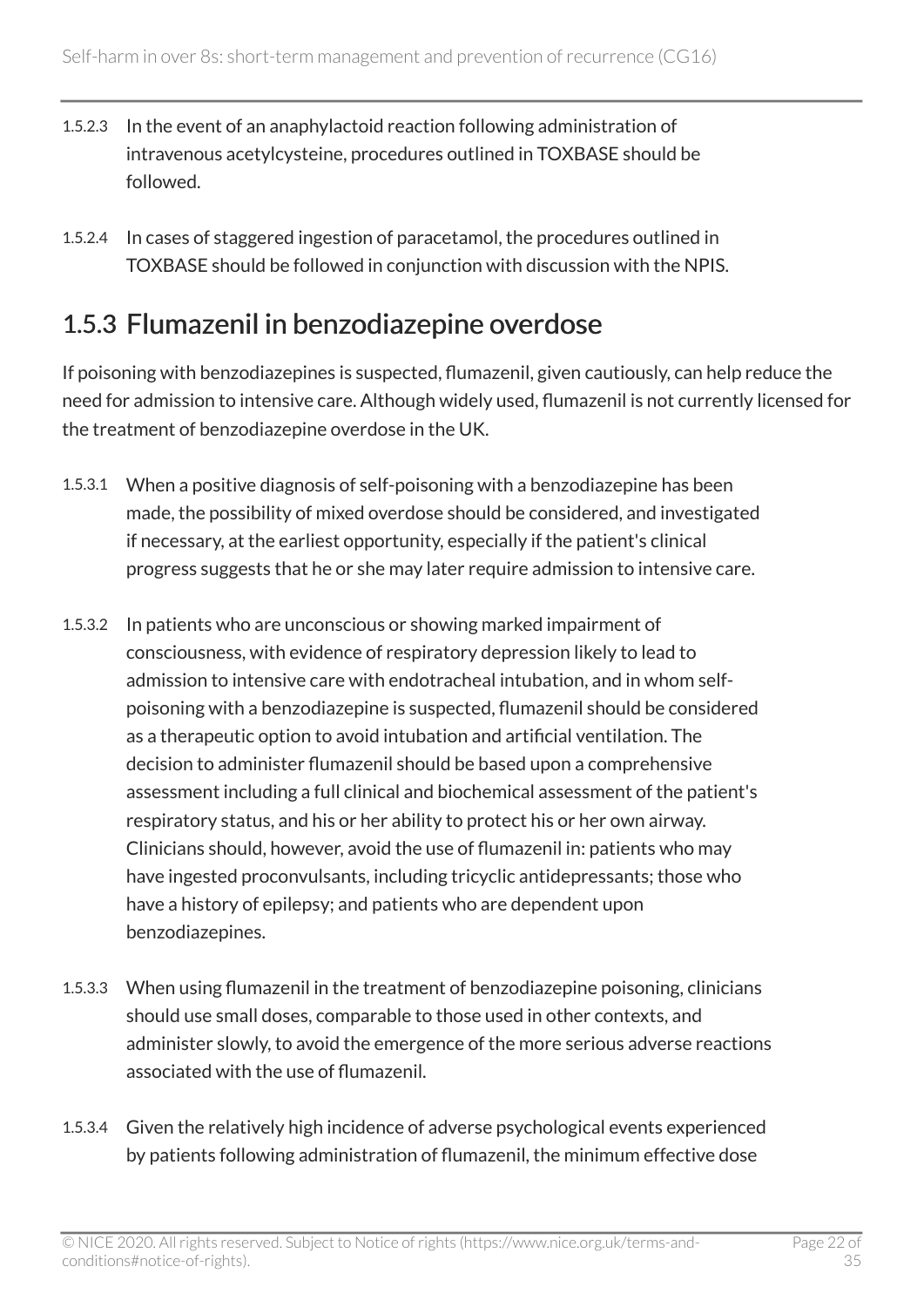should be used and only for as long as it is clinically necessary.

- 1.5.3.5 When using flumazenil in the treatment of benzodiazepine poisoning, care should be taken to ensure that patients who become agitated should be closely monitored and warned of the risk of re-sedation, especially if the patient expresses the desire to leave the treatment setting.
- 1.5.3.6 Flumazenil should be used in the treatment of benzodiazepine overdose only when full resuscitation equipment is immediately available.
- 1.5.3.7 Only clinicians who have been explicitly trained in the use of flumazenil for the treatment of benzodiazepine poisoning, as described in this guideline, should undertake to administer flumazenil in this context.

#### 1.5.4 Treatment and management of poisoning with salicylates

1.5.4.1 Following gut decontamination with activated charcoal, where this is indicated by this guideline, the further treatment of self-poisoning with salicylates should follow the current guidance outlined in TOXBASE.

#### 1.5.5 Treatment of opioid overdose

- 1.5.5.1 Naloxone should be used in the diagnosis and treatment of opioid overdose associated with impaired consciousness and/or respiratory depression.
- 1.5.5.2 The minimum effective dose of naloxone should be used to reverse respiratory depression caused by opioids without causing the patient to become agitated. This is especially important in people who are dependent upon opioids.
- 1.5.5.3 When reversing the effects of opioids, especially long-acting opioids such as methadone, the use of an intravenous infusion of naloxone should be considered.
- 1.5.5.4 When reversing the effects of opioid overdose using naloxone in people who are dependent upon opioids, naloxone should be given slowly. Preparations should be made to deal with possible withdrawal effects, especially agitation, aggression and violence.
- 1.5.5.5 When using naloxone in the treatment of opioid poisoning, regular monitoring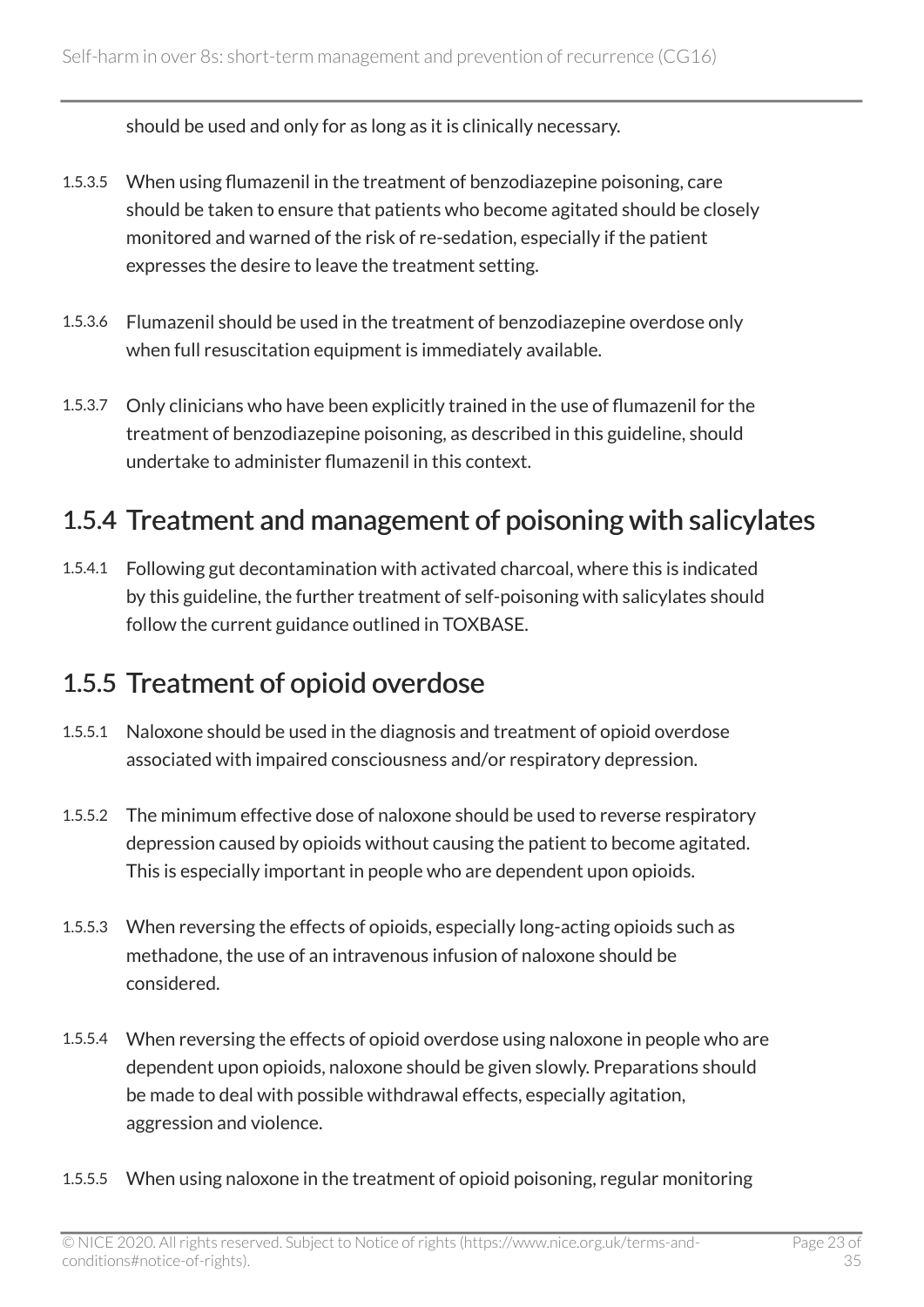of vital signs (including the monitoring of oxygen saturation) should be undertaken routinely until the patient is able to remain conscious with adequate spontaneous respiration unaided by the further administration of naloxone.

#### 1.5.6 General treatment for self-injury

The treatment of self-injury should be the same as for any other injury, although the level of distress should be taken into account, and therefore delays should be avoided. Tissue adhesive is effective and simple to use for small superficial wounds.

- 1.5.6.1 In the treatment and management of injuries caused by self-cutting, appropriate physical treatments should be provided without unnecessary delay irrespective of the cause of the injury.
- 1.5.6.2 In the treatment and management of people with self-inflicted injuries, clinicians should take full account of the distress and emotional disturbance experienced by people who self-harm additional to the injury itself, in particular, immediately following injury and at presentation for treatment.
- 1.5.6.3 In the treatment and management of superficial uncomplicated injuries of greater than 5 cm in length, or deeper injuries of any length, wound assessment and exploration, in conjunction with a full discussion of preferences with the service user, should determine the appropriate physical treatment provided.

#### Superficial wound closure

- 1.5.6.4 In the treatment and management of superficial uncomplicated injuries of 5 cm or less in length, the use of tissue adhesive should be offered as a first-line treatment option.
- 1.5.6.5 In the treatment and management of superficial uncomplicated injuries of 5 cm or less in length, if the service user expresses a preference for the use of skin closure strips, this should be offered as an effective alternative to tissue adhesive.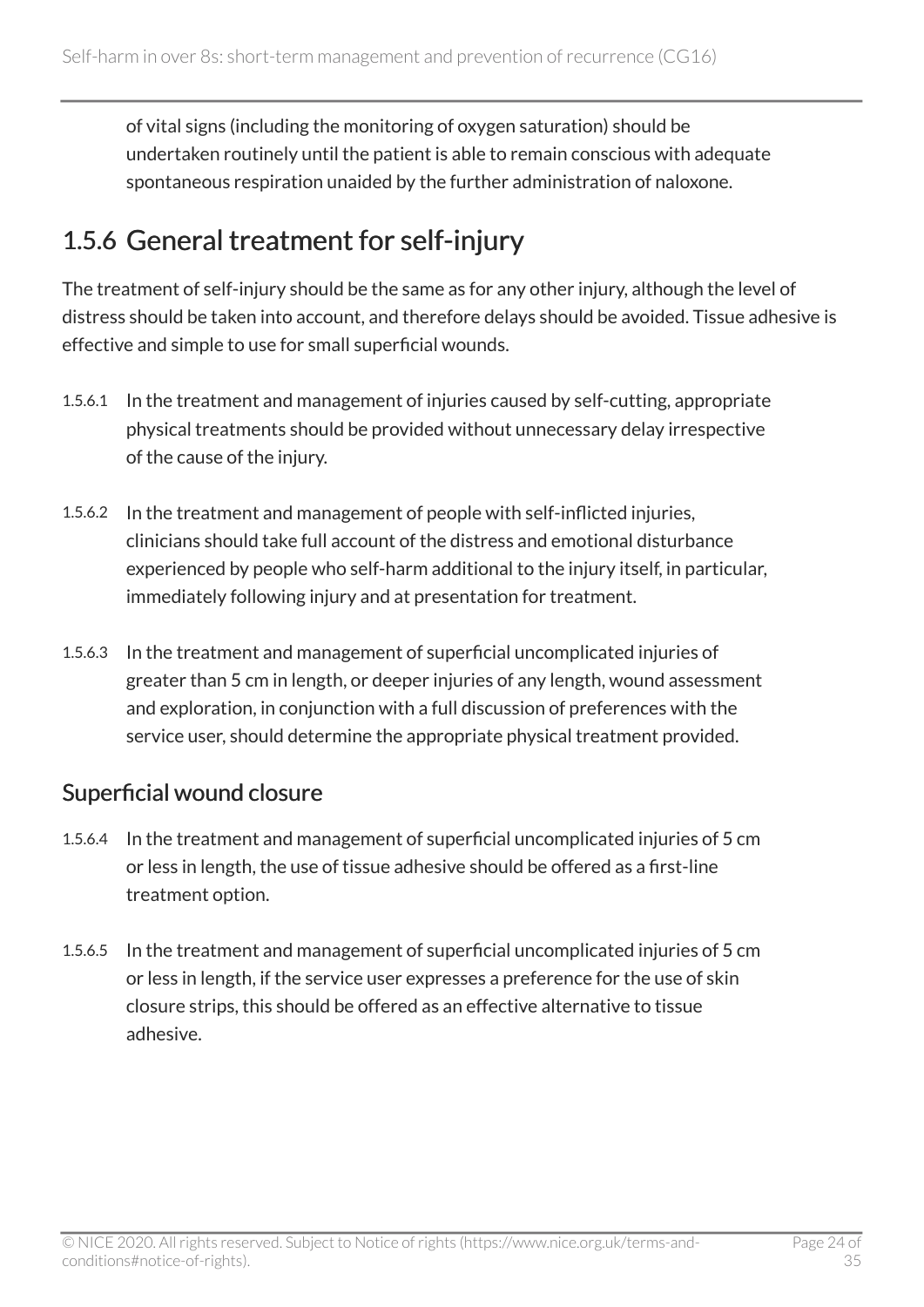### <span id="page-24-0"></span>1.6 Support and advice for people who repeatedly selfharm

#### 1.6.1 Advice for people who repeatedly self-poison

Service users who repeatedly self-poison, and their carers where appropriate, may need advice about the risks of self-poisoning.

- 1.6.1.1 Harm minimisation strategies should not be offered for people who have selfharmed by poisoning. There are no safe limits in self-poisoning.
- 1.6.1.2 Where service users are likely to repeat self-poisoning, clinical staff (including pharmacists) may consider discussing the risks of self-poisoning with service users, and carers where appropriate.

#### 1.6.2 Advice for people who repeatedly self-injure

Advice regarding self-management of superficial injuries, harm minimisation techniques, alternative coping strategies and how best to deal with scarring should be considered for people who repeatedly self-injure.

- 1.6.2.1 For people presenting for treatment who have a history of self-harm, clinicians may consider offering advice and instructions for the self-management of superficial injuries, including the provision of tissue adhesive. Discussion with a mental health worker may assist in the decision about which service users should be offered this treatment option.
- 1.6.2.2 Where service users are likely to repeat self-injury, clinical staff, service users and carers may wish to discuss harm minimisation issues/techniques. Suitable material is available from many voluntary organisations.
- 1.6.2.3 Where service users are likely to repeat self-injury, clinical staff, service users and carers may wish to discuss appropriate alternative coping strategies. Suitable material is available from many voluntary organisations.
- 1.6.2.4 Where service users have significant scarring from previous self-injury, consideration should be given to providing information about dealing with scar tissue.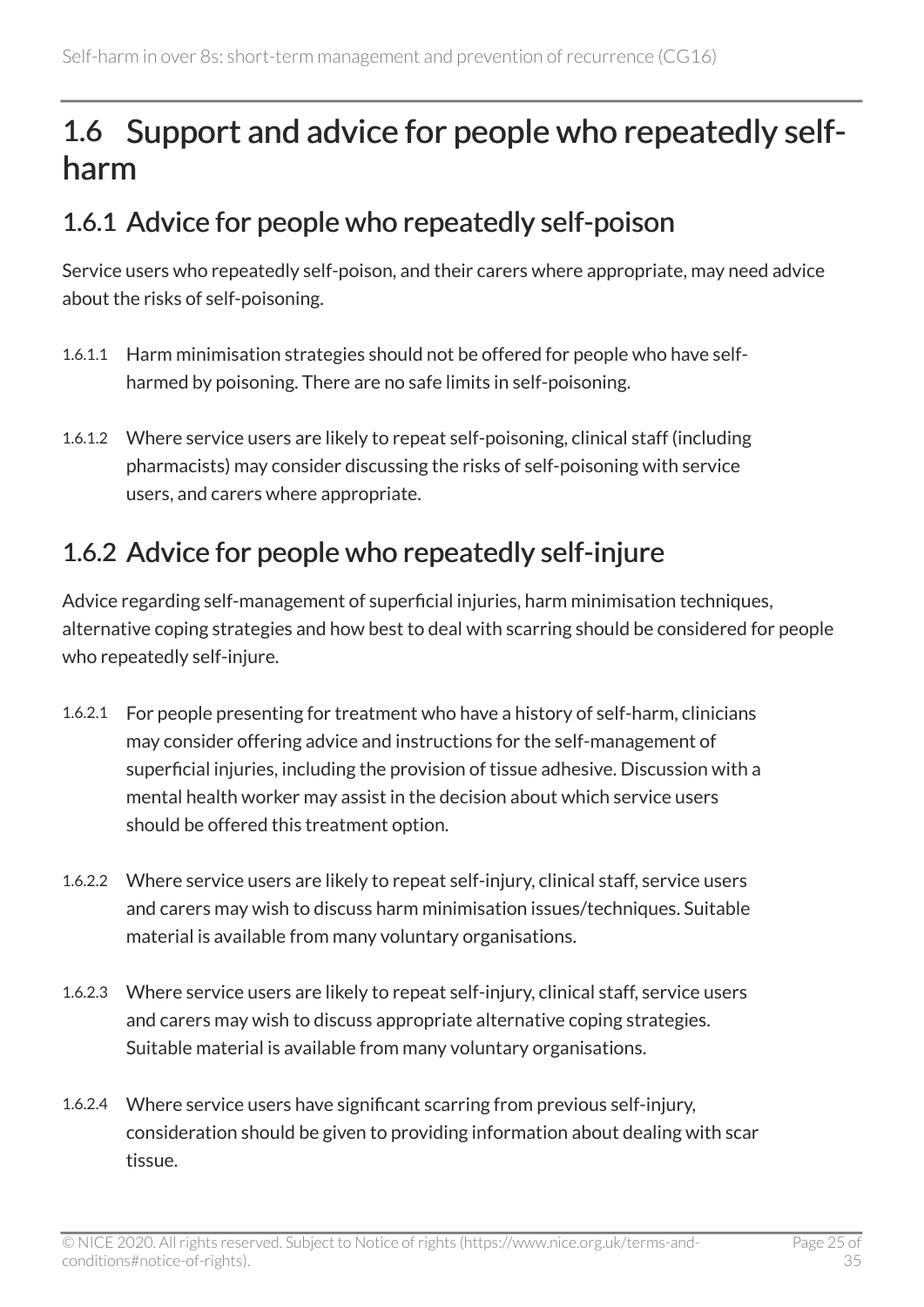### <span id="page-25-0"></span>1.7 Psychosocial assessment

Everyone who has self-harmed should have a comprehensive assessment of needs and risk; engaging the service user is a prerequisite.

### 1.7.1 Engaging the service user

1.7.1.1 Healthcare workers should undertake the assessment of needs and risk for people who have self-harmed as part of a therapeutic process to understand and engage the service user.

#### 1.7.2 Assessment of needs (specialist mental health professionals)

- 1.7.2.1 All people who have self-harmed should be offered an assessment of needs, which should be comprehensive and include evaluation of the social, psychological and motivational factors specific to the act of self-harm, current suicidal intent and hopelessness, as well as a full mental health and social needs assessment.
- 1.7.2.2 The comprehensive assessment of needs should be written clearly in the service user's notes.
- 1.7.2.3 To encourage joint clinical decision making, service users and the assessor should both read through the written assessment of needs, wherever possible, to mutually agree the assessment. Agreement should be written into the service user's notes. Where there is significant disagreement, the service user should be offered the opportunity to write his or her disagreement in the notes. The assessment should be passed on to their GP and to any relevant mental health services as soon as possible to enable follow-up.

### 1.7.3 Assessment of risk (specialist mental health professionals)

- 1.7.3.1 All people who have self-harmed should be assessed for risk; this assessment should include identification of the main clinical and demographic features known to be associated with risk of further self-harm and/or suicide, and identification of the key psychological characteristics associated with risk, in particular depression, hopelessness and continuing suicidal intent.
- 1.7.3.2 The assessment of risk should be written clearly in the service user's notes. The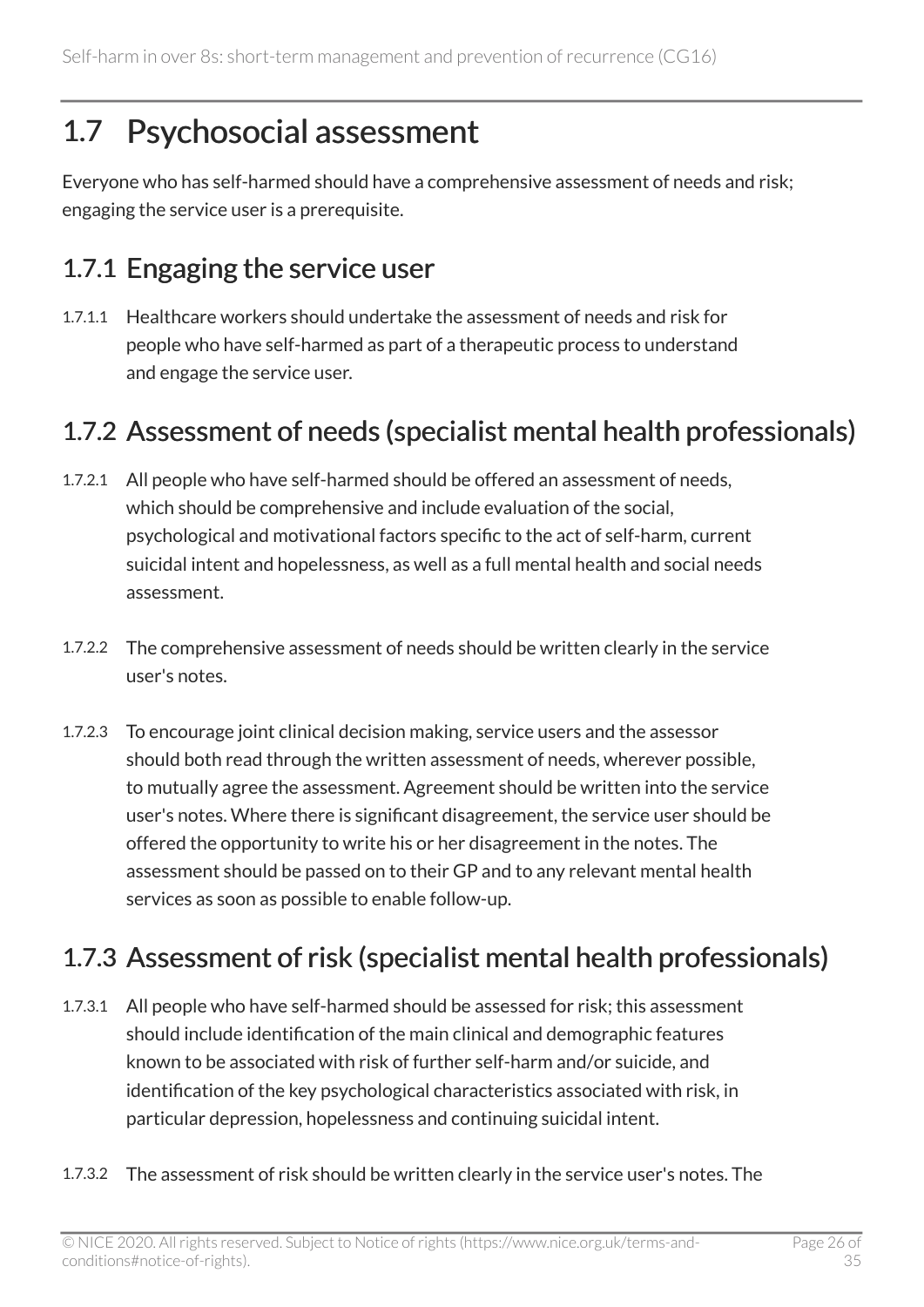assessment should also be passed on to their GP and to any relevant mental health services as soon as possible to enable follow-up.

- 1.7.3.3 See recommendations 1.3.11, 1.3.12 and 1.3.13 in 'Self-harm: longer-term management' [\(NICE clinical guideline 133](http://www.nice.org.uk/guidance/cg133)).
- 1.7.3.4 See recommendations 1.3.11, 1.3.12 and 1.3.13 in 'Self-harm: longer-term management' [\(NICE clinical guideline 133](http://www.nice.org.uk/guidance/cg133)).
- 1.7.3.5 Consideration should be given to combining the assessment of risks into a needs assessment framework to produce a single integrated psychosocial assessment process.

### 1.7.4 Training

1.7.4.1 All health professionals, including junior psychiatrists, social workers and psychiatric nurses, who undertake psychosocial assessment for people who have self-harmed should be properly trained and supervised to undertake assessment of needs and risk specifically for people who self-harm.

### <span id="page-26-0"></span>1.8 Referral, admission and discharge following selfharm

Referral, treatment and discharge following self-harm should be based on the overall assessment of needs and risk.

- 1.8.1.1 The decision to refer for further assessment and/or treatment or to discharge the service user should be taken jointly by the service user and the healthcare professional whenever this is possible. When this is not possible, either as a result of diminished mental capacity or the presence of significant mental illness, this should be explained to the service user and written in their notes.
- 1.8.1.2 Referral for further assessment and treatment should be based upon the combined assessment of needs and risk. The assessment should be written in the case notes and passed onto the service user's GP and to any relevant mental health services as soon as possible to enable follow-up.
- 1.8.1.3 The decision to discharge a person without follow-up following an act of self-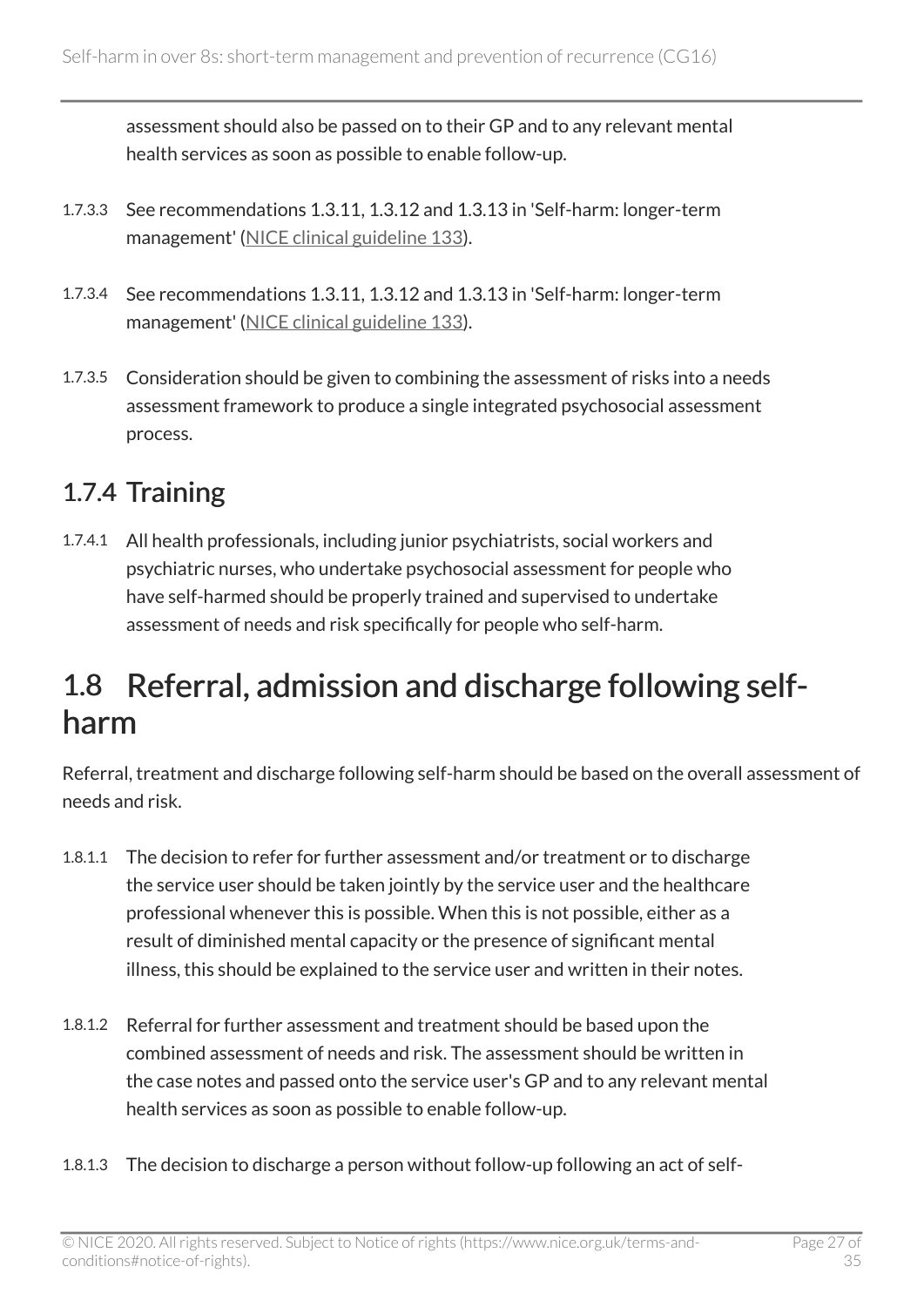harm should be based upon the combined assessment of needs and risk. The assessment should be written in the case notes and passed onto their GP and to any relevant mental health services.

- 1.8.1.4 In particular, the decision to discharge a person without follow-up following an act of self-harm should not be based solely upon the presence of low risk of repetition of self-harm or attempted suicide and the absence of a mental illness, because many such people may have a range of other social and personal problems that may later increase risk. These problems may be amenable to therapeutic and/or social interventions.
- 1.8.1.5 Temporary admission, which may need to be overnight, should be considered following an act of self-harm, especially for people who are very distressed, for people in whom psychosocial assessment proves too difficult as a result of drug and/or alcohol intoxication, and for people who may be returning to an unsafe or potentially harmful environment. Reassessment should be undertaken the following day or at the earliest opportunity thereafter.

### <span id="page-27-0"></span>1.9 Special issues for children and young people (under 16 years)

Children and young people who self-harm have a number of special needs, given their vulnerability. Physical treatments will follow similar principles as for adults.

- 1.9.1.1 Children and young people under 16 years of age who have self-harmed should be triaged, assessed and treated by appropriately trained children's nurses and doctors in a separate children's area of the emergency department.
- 1.9.1.2 Children's and young people's triage nurses should be trained in the assessment and early management of mental health problems and, in particular, in the assessment and early management of children and young people who have selfharmed.
- 1.9.1.3 All children or young people who have self-harmed should normally be admitted overnight to a paediatric ward and assessed fully the following day before discharge or further treatment and care is initiated. Alternative placements may be required, depending upon the age of the child, circumstances of the child and their family, the time of presentation to services, child protection issues and the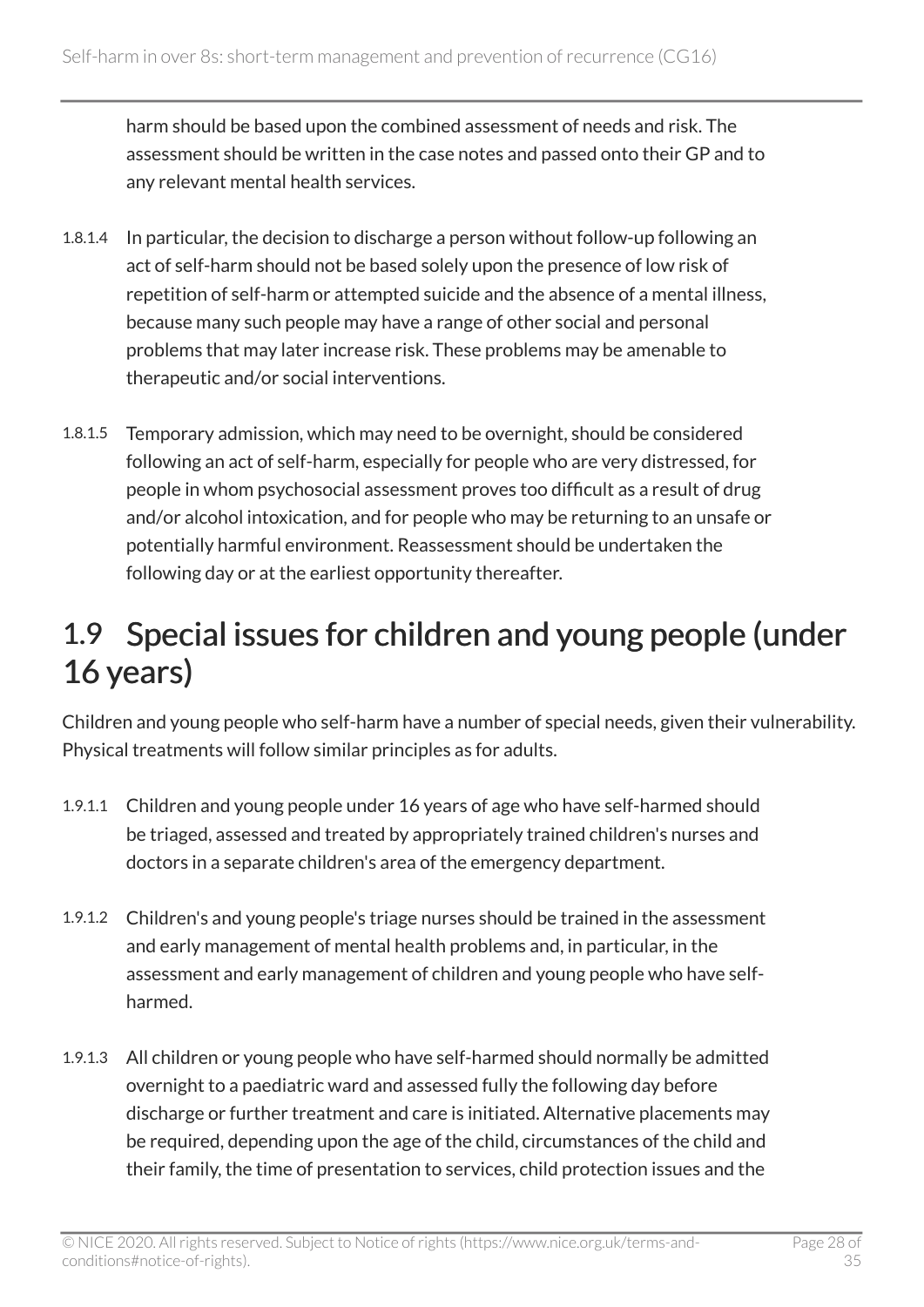physical and mental health of the child; this might include a child or adolescent psychiatric inpatient unit where necessary.

- 1.9.1.4 For young people of 14 years and older who have self-harmed, admission to a ward for adolescents may be considered if this is available and preferred by the young person.
- 1.9.1.5 A paediatrician should normally have overall responsibility for the treatment and care of children and young people who have been admitted following an act of self-harm.
- 1.9.1.6 Following admission of a child or young person who has self-harmed, the admitting team should obtain parental (or other legally responsible adult) consent for mental health assessment of the child or young person.
- 1.9.1.7 Staff who have emergency contact with children and young people who have self-harmed should be adequately trained to assess mental capacity in children of different ages and to understand how issues of mental capacity and consent apply to this group. They should also have access at all times to specialist advice about these issues.
- 1.9.1.8 In the assessment and treatment of self-harm in children and young people, special attention should be paid to the issues of confidentiality, the young person's consent (including Gillick competence), parental consent, child protection, the use of the Mental Health Act in young people and the Children Act.
- 1.9.1.9 During admission to a paediatric ward following self-harm, the Child and Adolescent Mental Health Team should undertake assessment and provide consultation for the young person, his or her family, the paediatric team and social services and education staff as appropriate.
- 1.9.1.10 All children and young people who have self-harmed should be assessed by healthcare practitioners experienced in the assessment of children and adolescents who self-harm. Assessment should follow the same principles as for adults who self-harm, but should also include a full assessment of the family, their social situation, and child protection issues.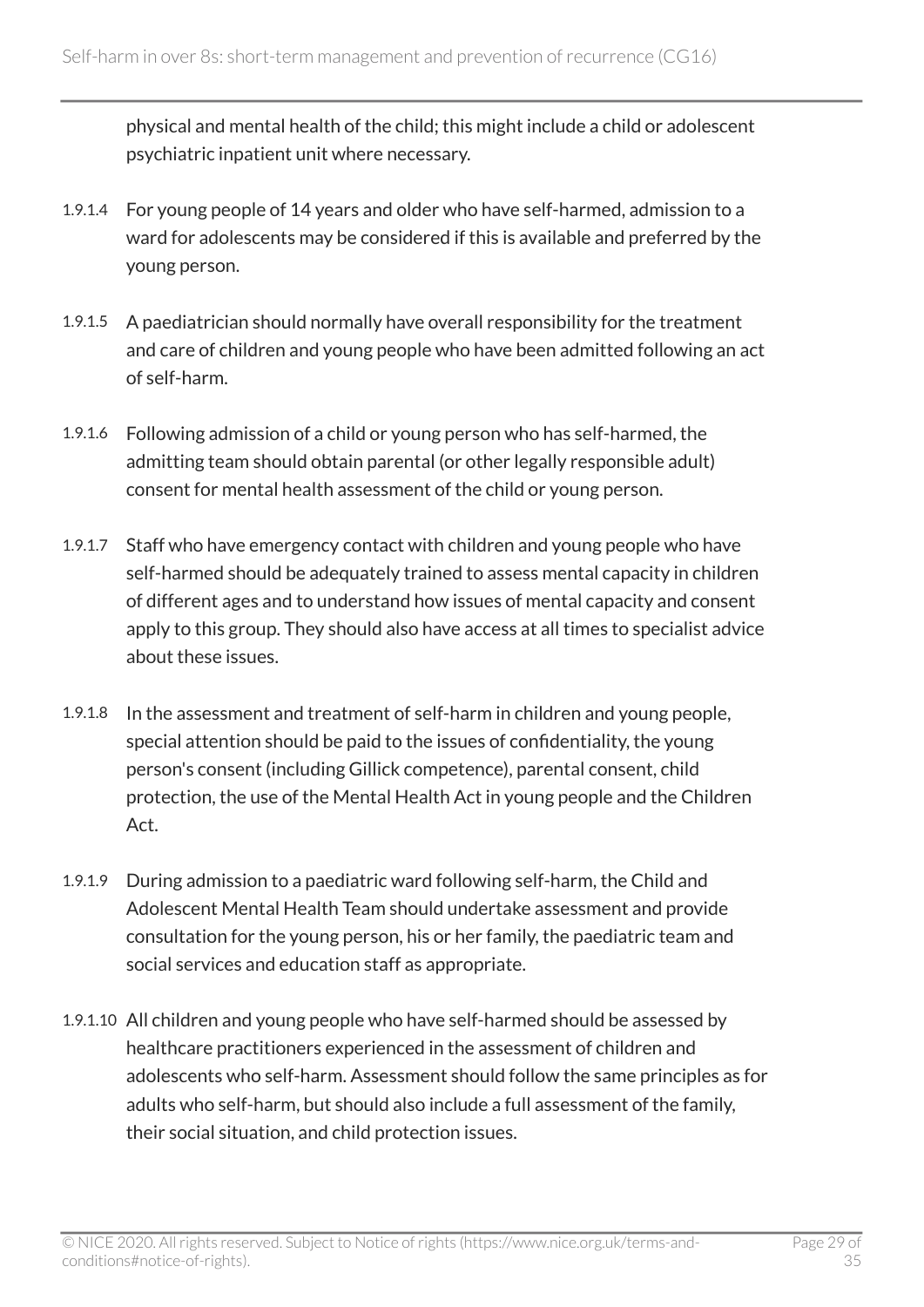- 1.9.1.11 Child and adolescent mental health service practitioners involved in the assessment and treatment of children and young people who have self-harmed should:
	- be trained specifically to work with children and young people, and their families, after self-harm
	- be skilled in the assessment of risk
	- have regular supervision
	- have access to consultation with senior colleagues.
- 1.9.1.12 Initial management should include advising carers of the need to remove all medications or other means of self-harm available to the child or young person who has self-harmed.
- 1.9.1.13 For the further management of young people who have self-harmed, see 'Selfharm: longer-term management' ([NICE clinical guideline 133\)](http://www.nice.org.uk/guidance/cg133).

## <span id="page-29-0"></span>1.10 Special issues for older people (older than 65 years)

When older people self-harm, treatments will be much the same as for younger adults, but the risk of further self-harm and suicide are substantially higher and must be taken into account.

- 1.10.1.1 All people older than 65 years of age who have self-harmed should be assessed by mental healthcare practitioners experienced in the assessment of older people who self-harm. Assessment should follow the same principles as for younger adults who self-harm, but should also pay particular attention to the potential presence of depression, cognitive impairment and physical ill health, and should include a full assessment of their social and home situation.
- 1.10.1.2 All acts of self-harm in people older than 65 years of age should be regarded as evidence of suicidal intent until proven otherwise because the number of people in this age range who go on to complete suicide is much higher than in younger adults.
- 1.10.1.3 Given the high risks amongst older adults who have self-harmed, consideration should be given to admission for mental health risk and needs assessment, and time given to monitor changes in mental state and levels of risk.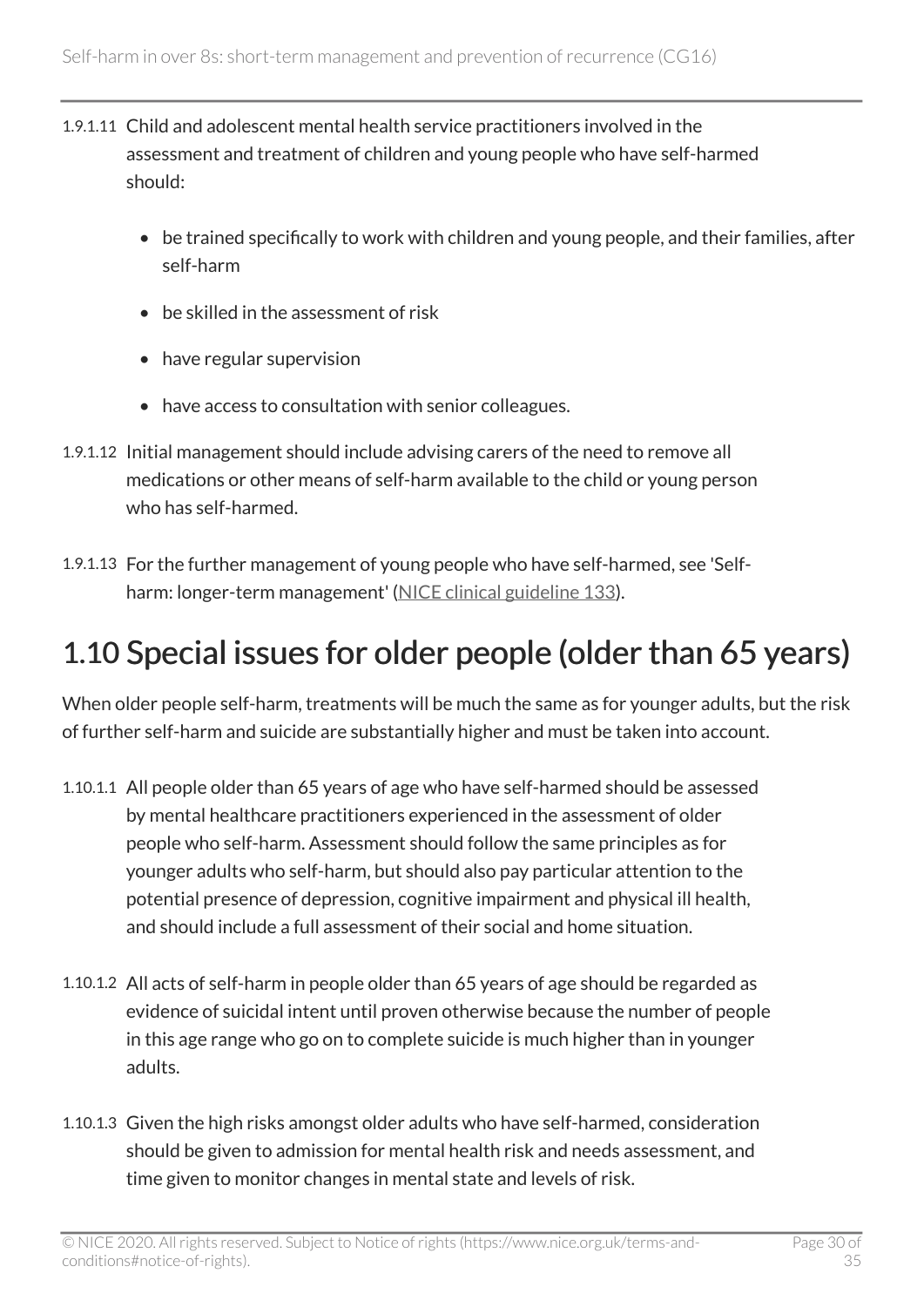1.10.1.4 In all other respects, the assessment and treatment of older adults who have self-harmed should follow the recommendations given for adults.

### <span id="page-30-0"></span>1.11 Psychological, psychosocial and pharmacological interventions

Referral for further assessment and/or treatment should be based upon a comprehensive psychosocial assessment, and should be aimed at treating a person's underlying problems or particular diagnosis rather than simply treating self-harming behaviour, although intensive therapeutic help with outreach may reduce the risk of repetition. Whatever the treatment plan, primary care and mental health services should be informed.

- 1.11.1.1 Following psychosocial assessment for people who have self-harmed, the decision about referral for further treatment and help should be based upon a comprehensive psychiatric, psychological and social assessment, including an assessment of risk, and should not be determined solely on the basis of having self-harmed.
- 1.11.1.2 Clinicians should ensure that service users who have self-harmed are fully informed about all the service and treatment options available, including the likely benefits and disadvantages, in a spirit of collaboration, before treatments are offered. The provision of relevant written material with time to talk over preferences should also be provided for all service users.
- 1.11.1.3 The mental health professional making the assessment should inform both mental health services (if they are involved already) and the service user's GP, in writing, of the treatment plan.
- 1.11.1.4 For the further management of people who have self-harmed, see 'Self-harm: longer-term management' ([NICE clinical guideline 133\)](http://www.nice.org.uk/guidance/cg133).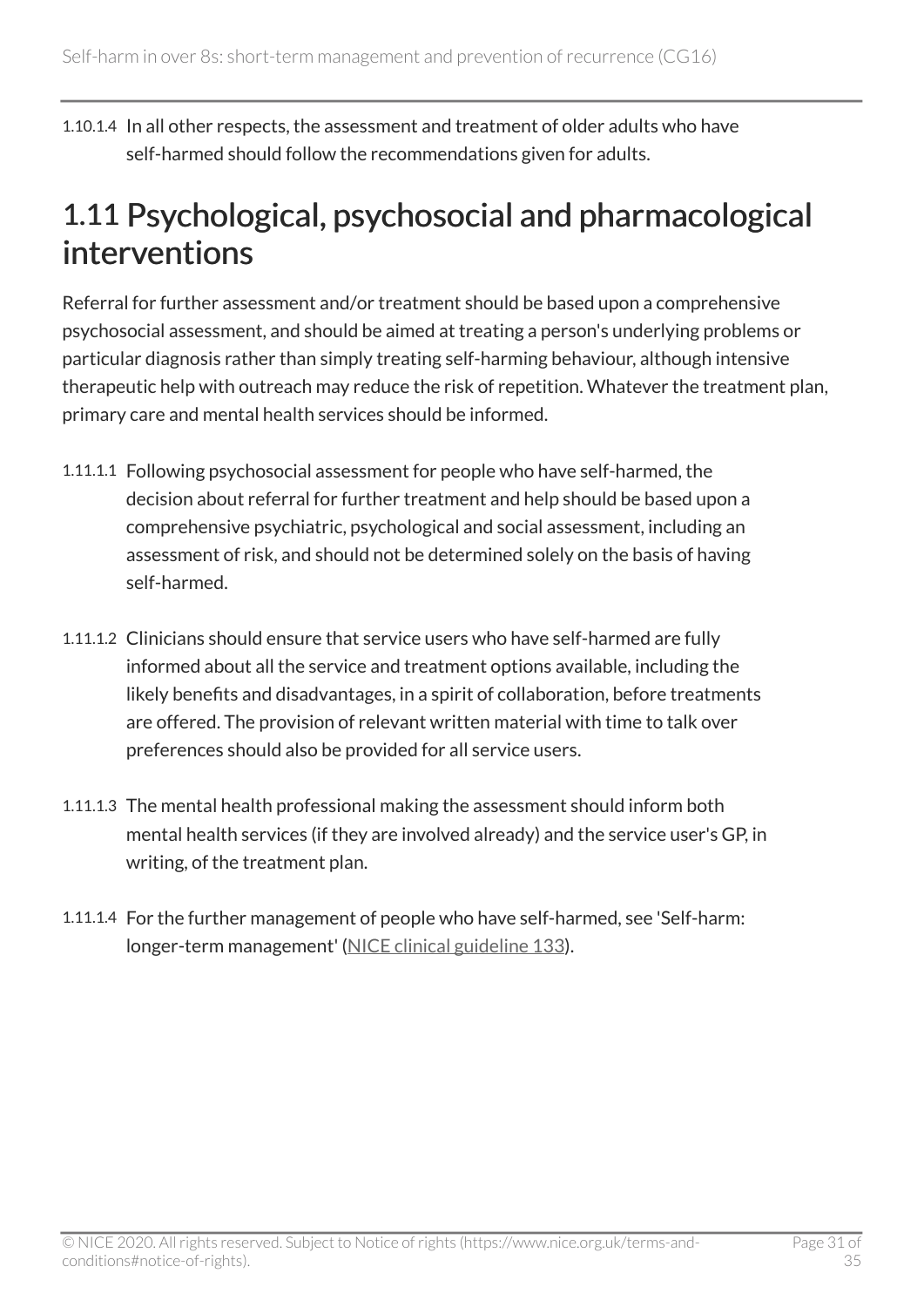## <span id="page-31-0"></span>2 Research recommendations

The following research recommendations have been identified for this NICE guideline, not as the most important research recommendations, but as those that are most representative of the full range of recommendations. The Guideline Development Group's full set of research recommendations is detailed in the full guideline produced by the National Collaborating Centre for Mental Health.

- Research, using appropriate survey and rigorous qualitative methods, should be conducted about the meaning of self-harm to people from different ethnic and cultural groups. This should include the exploration of issues of intentionality.
- A study using an appropriate and rigorously applied qualitative methodology should be undertaken to explore user experiences of services.
- Qualitative research methods, such as Q sort and Interpretive Phenomenological Analysis, should be used to better understand staff attitudes to self-harm and their psychological and social origins.
- A study of appropriate design reporting all relevant patient outcomes (mortality, morbidity, numbers lost to the service, patient satisfaction) should be undertaken to assess the impact of the introduction of the Mental Health Triage Scale.
- Further research into treatments specific to people who self-harm should evaluate the differential responses of different patient subgroups, using a broad range of outcomes, especially those relevant to service users, such as quality of life.
- An adequately powered RCT reporting all relevant outcomes should be undertaken to determine the clinical and cost effectiveness of intensive interventions combined with assertive outreach for people who self-harm. The study should address patient characteristics (such as age, gender, diagnosis, frequency and method of self-harm, past history of abuse) and therapists' characteristics (such as age, gender, training, professional discipline, parental status). Outcomes should include loss from services, admission rates, satisfaction, repetition of self-harm, quality of life, and employment status.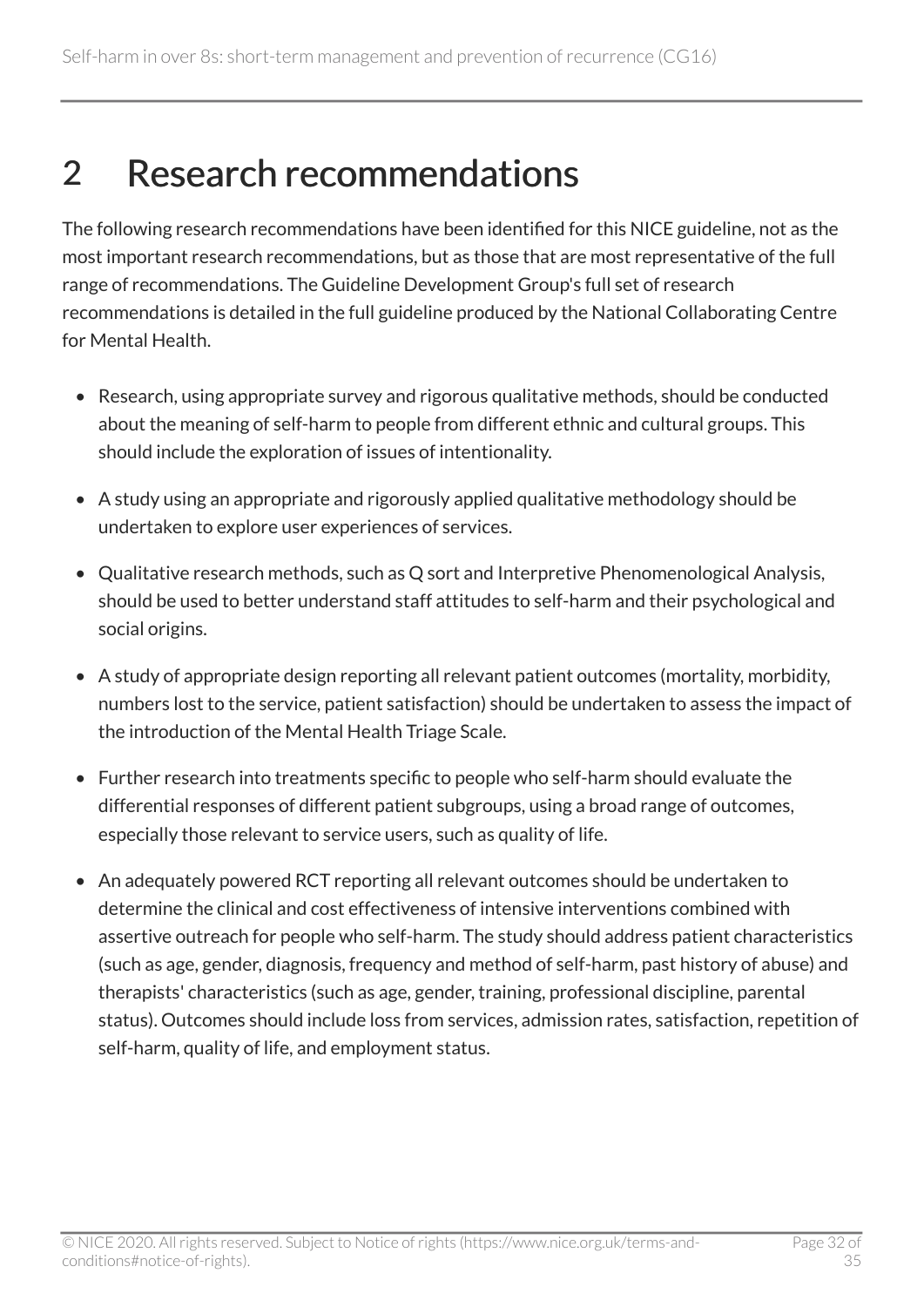• An appropriately designed and adequately powered study should be undertaken to clarify the optimum dose level at which acetylcysteine should be used (for both oral and intravenous administration) in the treatment of paracetamol poisoning, reporting all relevant biochemical and clinical outcomes, including liver function, liver failure and adverse reactions. Consideration should be given to patient characteristics such as co-ingested substances, including alcohol.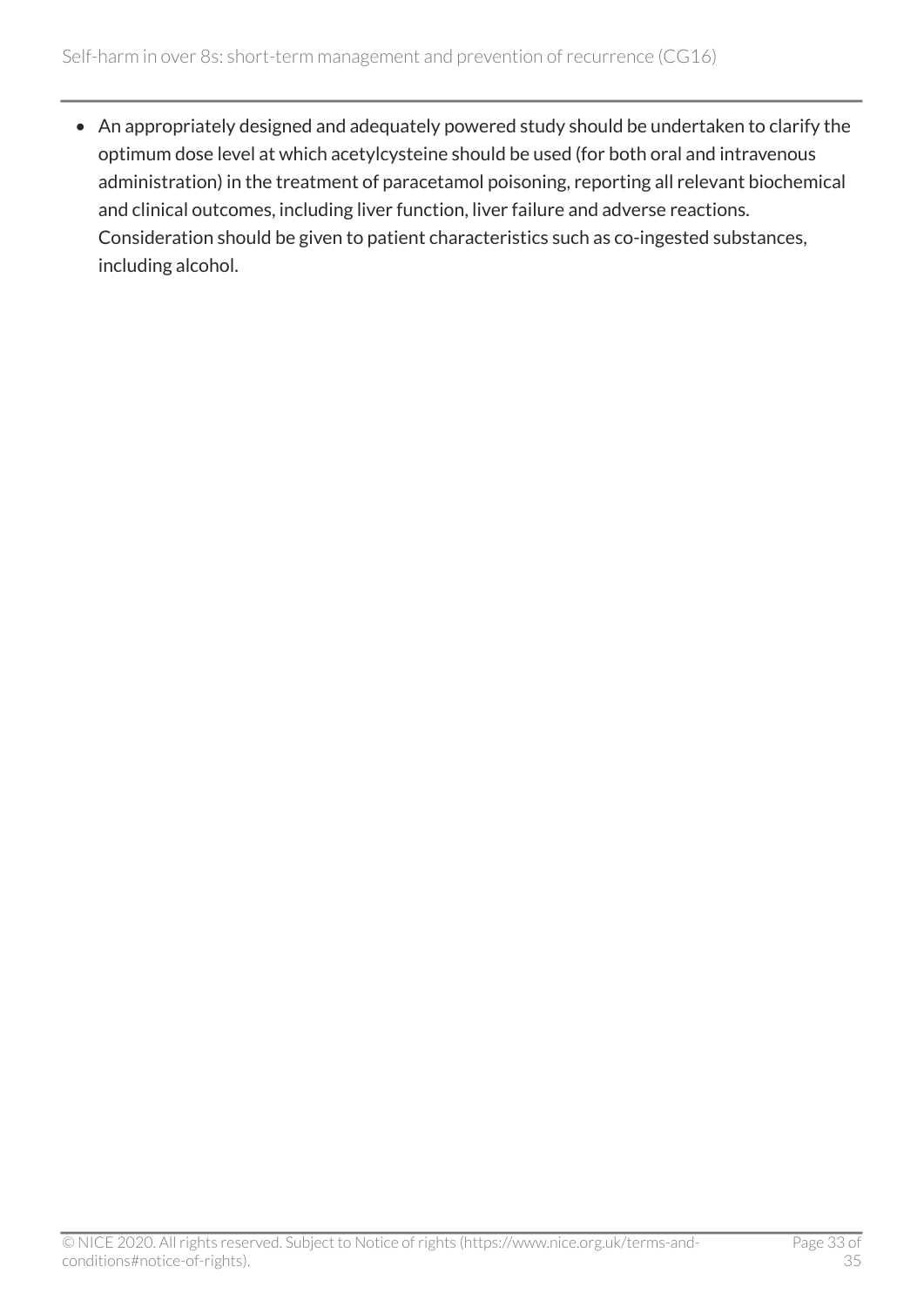# <span id="page-33-0"></span>Update information

July 2018: Recommendation 1.4.1.3 was updated to make it clear the Australian Mental Health Triage Scale should not be used to predict future suicide or repetition of self-harm.

November 2011: The following recommendations were replaced with recommendations from [self](http://www.nice.org.uk/guidance/cg133)[harm: longer-term management](http://www.nice.org.uk/guidance/cg133) (NICE clinical guideline CG133): recommendations 1.7.3.3 and 1.7.3.4 on assessment of risk, 1.9.1.13 on special issues for children and young people, and 1.11.1.4 on psychological, psychosocial and pharmacological interventions.

Recommendation 1.11.1.5 on psychological, psychosocial and pharmacological interventions has been withdrawn.